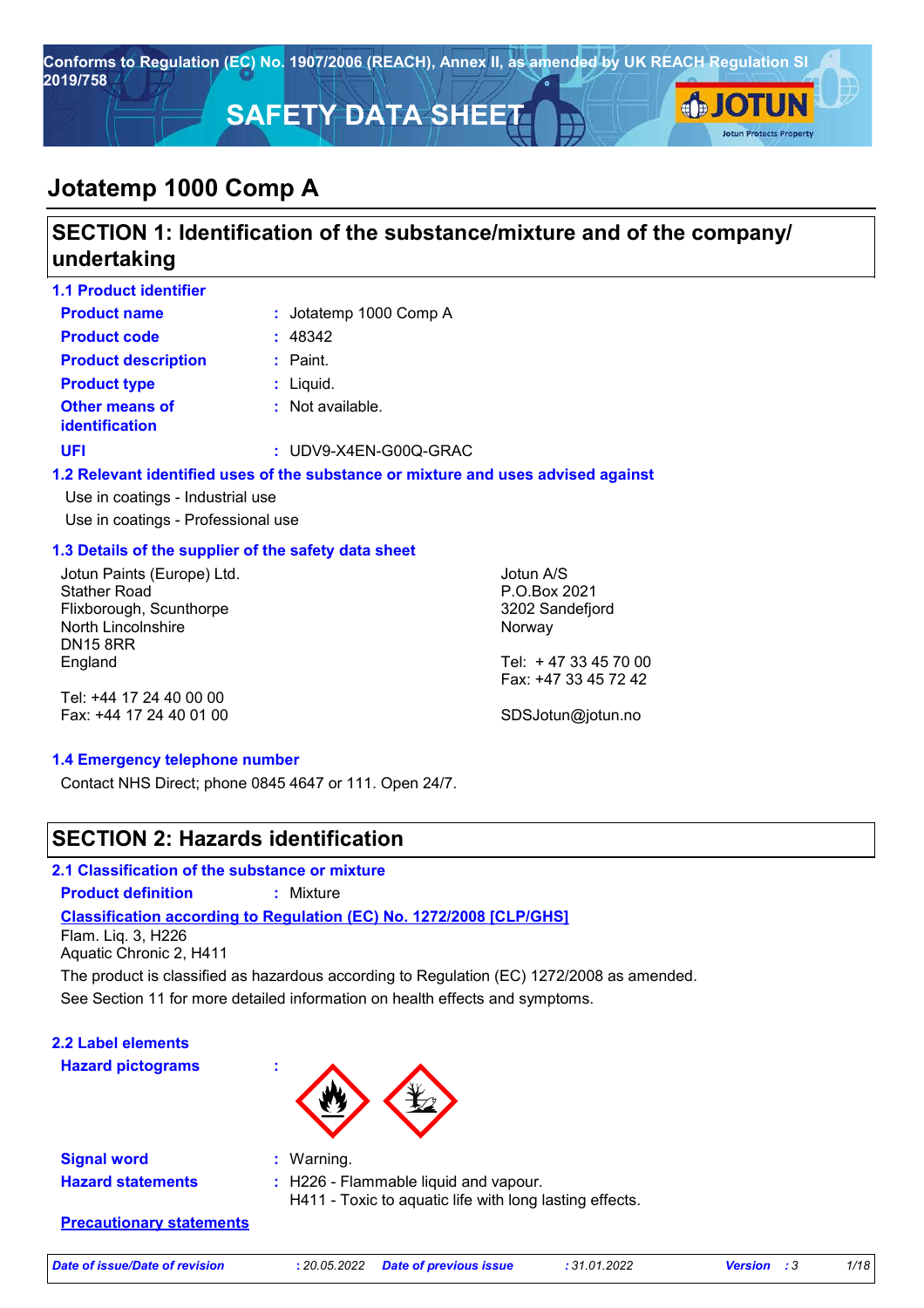## **SECTION 2: Hazards identification**

| <b>General</b>                                                                                                                                                  | : Not applicable.                                                                                                                                      |  |
|-----------------------------------------------------------------------------------------------------------------------------------------------------------------|--------------------------------------------------------------------------------------------------------------------------------------------------------|--|
| <b>Prevention</b>                                                                                                                                               | : P210 - Keep away from heat, hot surfaces, sparks, open flames and other ignition<br>sources. No smoking.<br>P273 - Avoid release to the environment. |  |
| <b>Response</b>                                                                                                                                                 | : P391 - Collect spillage.                                                                                                                             |  |
| <b>Storage</b>                                                                                                                                                  | : Not applicable.                                                                                                                                      |  |
| <b>Disposal</b>                                                                                                                                                 | : P501 - Dispose of contents and container in accordance with all local, regional,<br>national and international regulations.                          |  |
| <b>Supplemental label</b><br>elements                                                                                                                           | : Not applicable.                                                                                                                                      |  |
| <b>Annex XVII - Restrictions</b><br>on the manufacture,<br>placing on the market and<br>use of certain dangerous<br>substances, mixtures and<br><b>articles</b> | : Not applicable.                                                                                                                                      |  |
| <b>Special packaging requirements</b>                                                                                                                           |                                                                                                                                                        |  |
| <b>Containers to be fitted</b><br>with child-resistant<br>fastenings                                                                                            | : Not applicable.                                                                                                                                      |  |
| <b>Tactile warning of danger : Not applicable.</b>                                                                                                              |                                                                                                                                                        |  |
| <b>2.3 Other hazards</b>                                                                                                                                        |                                                                                                                                                        |  |
| <b>Product meets the criteria</b><br>for PBT or vPvB according<br>to Regulation (EC) No.<br>1907/2006, Annex XIII                                               | : This mixture does not contain any substances that are assessed to be a PBT or a<br>vPvB.                                                             |  |
| Other hazards which do<br>not result in classification                                                                                                          | : None known.                                                                                                                                          |  |

## **SECTION 3: Composition/information on ingredients**

| <b>Product/ingredient name</b>  | <b>Identifiers</b>                                                                     | <b>Weight %</b> | <b>Regulation (EC) No.</b><br>1272/2008 [CLP]                                                                                                                                  | <b>Type</b> |
|---------------------------------|----------------------------------------------------------------------------------------|-----------------|--------------------------------------------------------------------------------------------------------------------------------------------------------------------------------|-------------|
| trizinc bis(orthophosphate)     | REACH #:<br>01-2119485044-40<br>EC: 231-944-3<br>CAS: 7779-90-0<br>Index: 030-011-00-6 | $≥10 - 25$      | Aquatic Acute 1, H400 (M=1)<br>Aquatic Chronic 1, H410<br>$(M=1)$                                                                                                              | $[1]$       |
| xylene                          | REACH #:<br>01-2119488216-32<br>EC: 215-535-7<br>CAS: 1330-20-7<br>Index: 601-022-00-9 | < 7.5           | Flam. Liq. 3, H226<br>Acute Tox. 4, H312<br>Acute Tox. 4, H332<br>Skin Irrit. 2, H315<br>Eye Irrit. 2, H319<br>STOT SE 3, H335<br>Asp. Tox. 1, H304<br>Aquatic Chronic 3, H412 | [1] [2]     |
| dipropylene glycol methyl ether | REACH #:<br>01-2119450011-60<br>EC: 252-104-2<br>CAS: 34590-94-8                       | $\leq 5$        | Not classified.                                                                                                                                                                | $[2]$       |
| ethylbenzene                    | REACH #:<br>01-2119489370-35<br>EC: 202-849-4<br>CAS: 100-41-4<br>Index: 601-023-00-4  | $\leq$ 3        | Flam. Liq. 2, H225<br>Acute Tox. 4, H332<br>STOT RE 2, H373 (hearing<br>organs)<br>Asp. Tox. 1, H304                                                                           | [1] [2]     |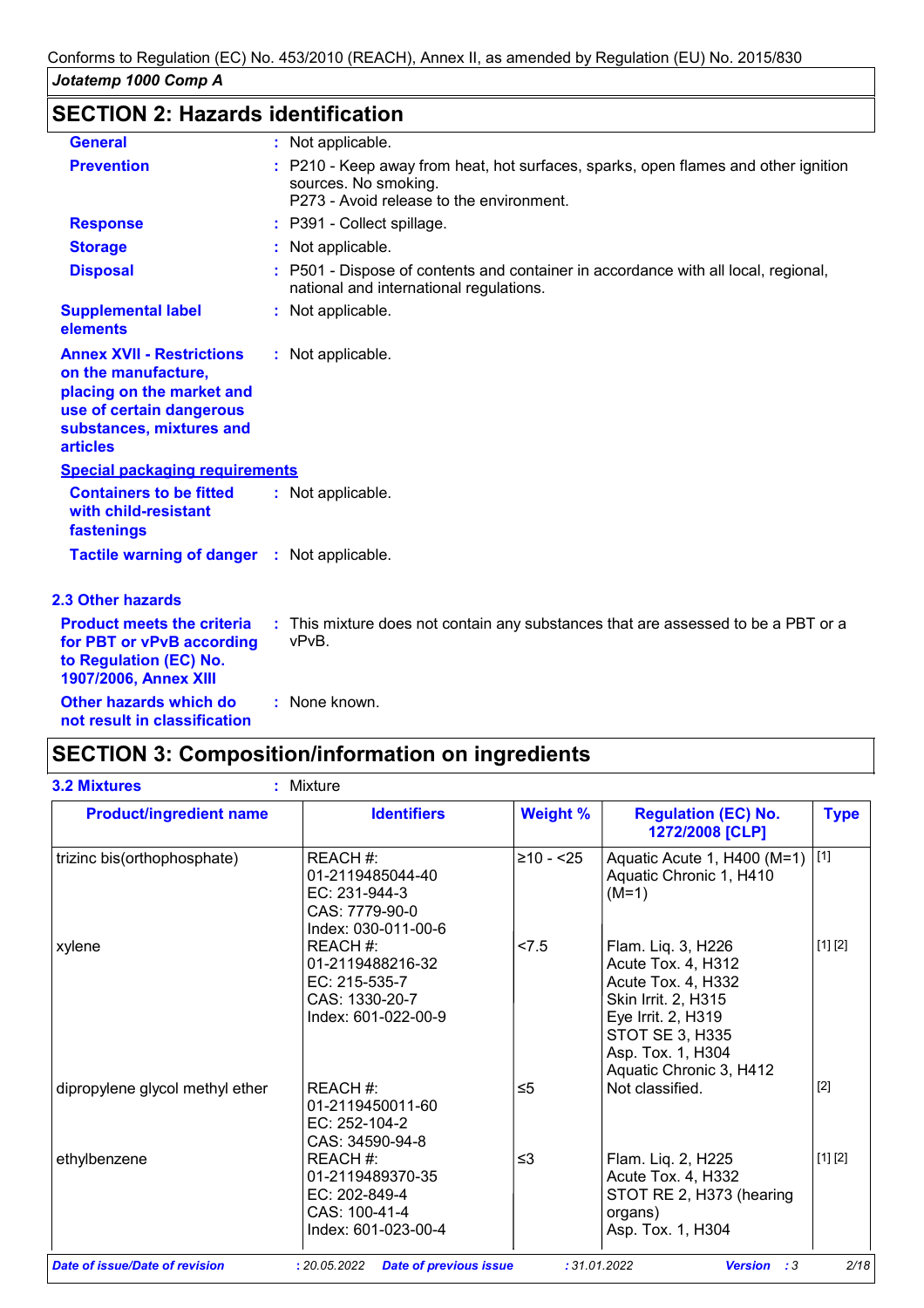|                 |                     |       | Aquatic Chronic 3, H412                                                    |         |
|-----------------|---------------------|-------|----------------------------------------------------------------------------|---------|
| 2-butoxyethanol | REACH #:            | < 2.5 | Acute Tox. 4, H302                                                         | [1] [2] |
|                 | 01-2119475108-36    |       | Acute Tox. 4, H332                                                         |         |
|                 | $EC: 203-905-0$     |       | <b>Skin Irrit. 2, H315</b>                                                 |         |
|                 | CAS: 111-76-2       |       | Eye Irrit. 2, H319                                                         |         |
|                 | Index: 603-014-00-0 |       |                                                                            |         |
| methanol        | $EC: 200-659-6$     | ≤0.3  | Flam. Liq. 2, H225                                                         | [1] [2] |
|                 | $CAS: 67-56-1$      |       | Acute Tox. 3, H301                                                         |         |
|                 | Index: 603-001-00-X |       | Acute Tox. 3. H311                                                         |         |
|                 |                     |       | Acute Tox. 3, H331                                                         |         |
|                 |                     |       | STOT SE 1, H370                                                            |         |
|                 |                     |       | See Section 16 for the full<br>text of the H statements<br>declared above. |         |

There are no additional ingredients present which, within the current knowledge of the supplier and in the concentrations applicable, are classified as hazardous to health or the environment, are PBTs, vPvBs or Substances of equivalent concern, or have been assigned a workplace exposure limit and hence require reporting in this section.

#### **Type**

[1] Substance classified with a health or environmental hazard

[2] Substance with a workplace exposure limit

[3] Substance meets the criteria for PBT according to Regulation (EC) No. 1907/2006, Annex XIII

[4] Substance meets the criteria for vPvB according to Regulation (EC) No. 1907/2006, Annex XIII

[5] Substance of equivalent concern

[6] Additional disclosure due to company policy

Occupational exposure limits, if available, are listed in Section 8.

### **SECTION 4: First aid measures**

### **4.1 Description of first aid measures**

| <b>General</b>                    | : In all cases of doubt, or when symptoms persist, seek medical attention. Never give<br>anything by mouth to an unconscious person. If unconscious, place in recovery<br>position and seek medical advice. |
|-----------------------------------|-------------------------------------------------------------------------------------------------------------------------------------------------------------------------------------------------------------|
| <b>Eye contact</b>                | : Remove contact lenses, irrigate copiously with clean, fresh water, holding the<br>eyelids apart for at least 10 minutes and seek immediate medical advice.                                                |
| <b>Inhalation</b>                 | : Remove to fresh air. Keep person warm and at rest. If not breathing, if breathing is<br>irregular or if respiratory arrest occurs, provide artificial respiration or oxygen by<br>trained personnel.      |
| <b>Skin contact</b>               | : Remove contaminated clothing and shoes. Wash skin thoroughly with soap and<br>water or use recognised skin cleanser. Do NOT use solvents or thinners.                                                     |
| <b>Ingestion</b>                  | : If swallowed, seek medical advice immediately and show the container or label.<br>Keep person warm and at rest. Do NOT induce vomiting.                                                                   |
| <b>Protection of first-aiders</b> | : No action shall be taken involving any personal risk or without suitable training. It<br>may be dangerous to the person providing aid to give mouth-to-mouth resuscitation.                               |

### **4.2 Most important symptoms and effects, both acute and delayed**

There are no data available on the mixture itself. The mixture has been assessed following the conventional method of the CLP Regulation (EC) No 1272/2008 and is classified for toxicological properties accordingly. See Sections 2 and 3 for details.

Exposure to component solvent vapour concentrations in excess of the stated occupational exposure limit may result in adverse health effects such as mucous membrane and respiratory system irritation and adverse effects on the kidneys, liver and central nervous system. Solvents may cause some of the above effects by absorption through the skin. Repeated or prolonged contact with the mixture may cause removal of natural fat from the skin, resulting in nonallergic contact dermatitis and absorption through the skin. Ingestion may cause nausea, diarrhea and vomiting.

### **Over-exposure signs/symptoms**

| Eye contact       | : No specific data. |
|-------------------|---------------------|
| <b>Inhalation</b> | : No specific data. |

| Date of issue/Date of revision |  |  |  |  |  |  |  |
|--------------------------------|--|--|--|--|--|--|--|
|--------------------------------|--|--|--|--|--|--|--|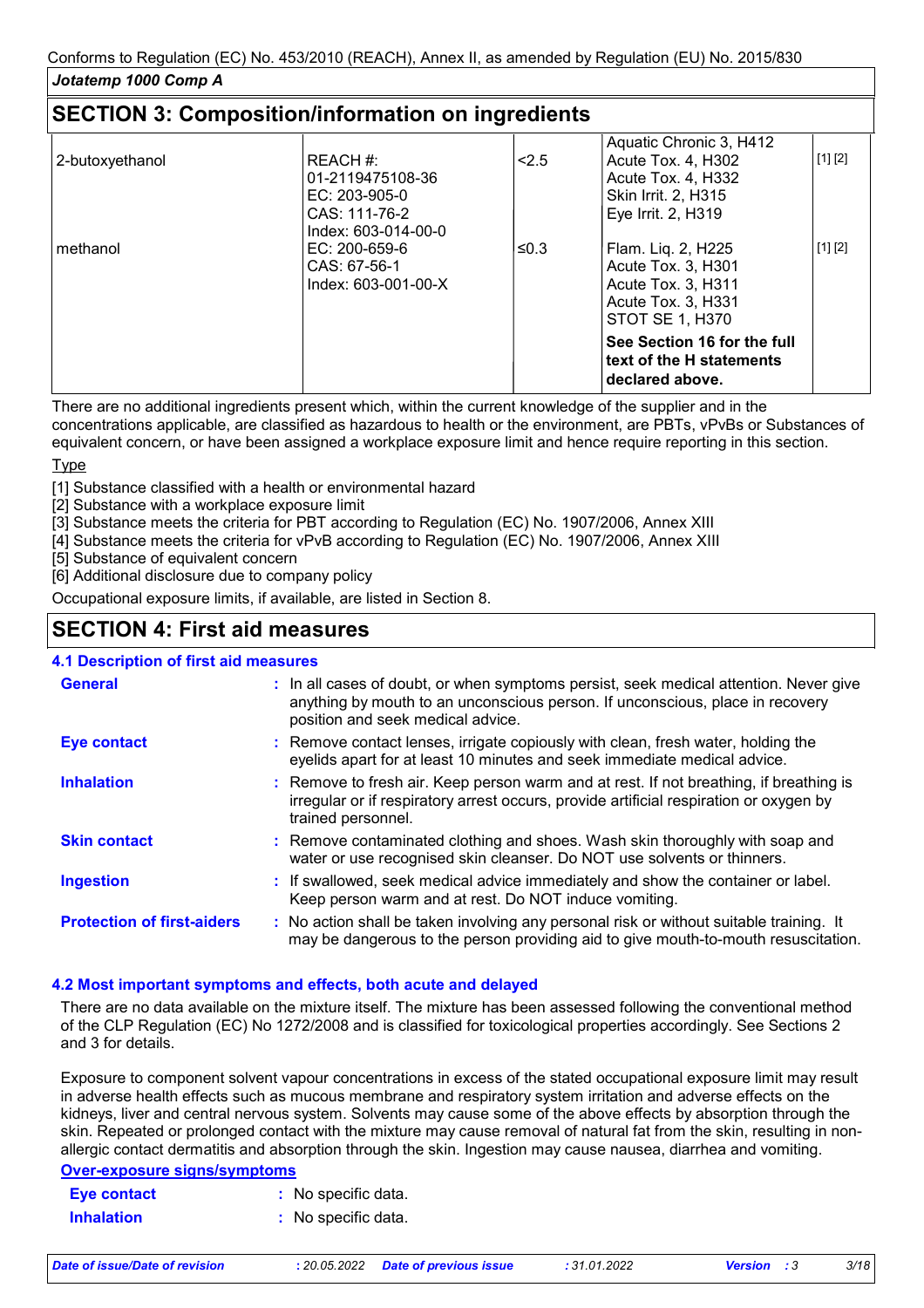## **SECTION 4: First aid measures**

| <b>Skin contact</b>        | : No specific data.                                                                                                            |
|----------------------------|--------------------------------------------------------------------------------------------------------------------------------|
| <b>Ingestion</b>           | : No specific data.                                                                                                            |
|                            | 4.3 Indication of any immediate medical attention and special treatment needed                                                 |
| <b>Notes to physician</b>  | : Treat symptomatically. Contact poison treatment specialist immediately if large<br>quantities have been ingested or inhaled. |
| <b>Specific treatments</b> | : No specific treatment.                                                                                                       |
|                            |                                                                                                                                |

See toxicological information (Section 11)

| <b>SECTION 5: Firefighting measures</b>                           |                                                                                                                              |  |  |  |
|-------------------------------------------------------------------|------------------------------------------------------------------------------------------------------------------------------|--|--|--|
| 5.1 Extinguishing media<br><b>Suitable extinguishing</b><br>media | : Recommended: alcohol-resistant foam, $CO2$ , powders, water spray.                                                         |  |  |  |
| <b>Unsuitable extinguishing</b><br>media                          | : Do not use water jet.                                                                                                      |  |  |  |
|                                                                   | 5.2 Special hazards arising from the substance or mixture                                                                    |  |  |  |
| <b>Hazards from the</b><br>substance or mixture                   | : Fire will produce dense black smoke. Exposure to decomposition products may<br>cause a health hazard.                      |  |  |  |
| <b>Hazardous combustion</b><br>products                           | : Decomposition products may include the following materials: carbon monoxide,<br>carbon dioxide, smoke, oxides of nitrogen. |  |  |  |
| <b>5.3 Advice for firefighters</b>                                |                                                                                                                              |  |  |  |
| <b>Special protective actions</b><br>for fire-fighters            | : Cool closed containers exposed to fire with water. Do not release runoff from fire to<br>drains or watercourses.           |  |  |  |
| <b>Special protective</b><br>equipment for fire-fighters          | : Appropriate breathing apparatus may be required.                                                                           |  |  |  |
|                                                                   |                                                                                                                              |  |  |  |

### **SECTION 6: Accidental release measures**

|                                                                | 6.1 Personal precautions, protective equipment and emergency procedures                                                                                                                                                                                                            |
|----------------------------------------------------------------|------------------------------------------------------------------------------------------------------------------------------------------------------------------------------------------------------------------------------------------------------------------------------------|
| For non-emergency<br>personnel                                 | : Exclude sources of ignition and ventilate the area. Avoid breathing vapour or mist.<br>Refer to protective measures listed in sections 7 and 8.                                                                                                                                  |
| For emergency responders :                                     | If specialised clothing is required to deal with the spillage, take note of any<br>information in Section 8 on suitable and unsuitable materials. See also the<br>information in "For non-emergency personnel".                                                                    |
| <b>6.2 Environmental</b><br>precautions                        | : Do not allow to enter drains or watercourses. If the product contaminates lakes,<br>rivers, or sewers, inform the appropriate authorities in accordance with local<br>regulations.                                                                                               |
| 6.3 Methods and material<br>for containment and<br>cleaning up | : Contain and collect spillage with non-combustible, absorbent material e.g. sand,<br>earth, vermiculite or diatomaceous earth and place in container for disposal<br>according to local regulations (see Section 13). Preferably clean with a detergent.<br>Avoid using solvents. |
| <b>6.4 Reference to other</b><br><b>sections</b>               | : See Section 1 for emergency contact information.<br>See Section 8 for information on appropriate personal protective equipment.<br>See Section 13 for additional waste treatment information.                                                                                    |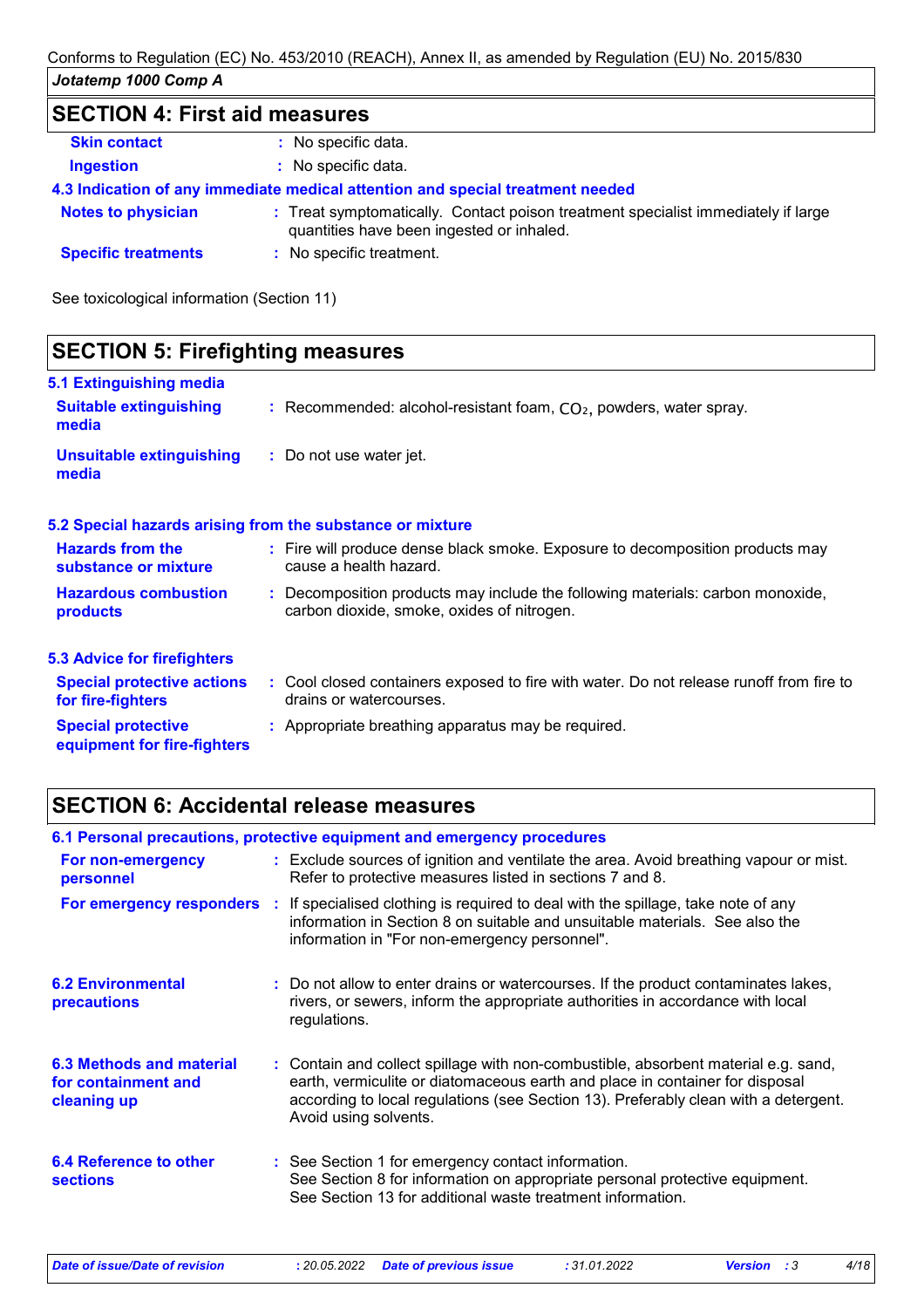### **SECTION 7: Handling and storage**

The information in this section contains generic advice and guidance. The list of Identified Uses in Section 1 should be consulted for any available use-specific information provided in the Exposure Scenario(s).

### **7.1 Precautions for safe handling**

Prevent the creation of flammable or explosive concentrations of vapours in air and avoid vapour concentrations higher than the occupational exposure limits.

In addition, the product should only be used in areas from which all naked lights and other sources of ignition have been excluded. Electrical equipment should be protected to the appropriate standard.

Mixture may charge electrostatically: always use earthing leads when transferring from one container to another. Operators should wear antistatic footwear and clothing and floors should be of the conducting type.

Keep away from heat, sparks and flame. No sparking tools should be used.

Avoid contact with skin and eyes. Avoid the inhalation of dust, particulates, spray or mist arising from the application of this mixture. Avoid inhalation of dust from sanding.

Eating, drinking and smoking should be prohibited in areas where this material is handled, stored and processed.

Put on appropriate personal protective equipment (see Section 8).

Never use pressure to empty. Container is not a pressure vessel.

Always keep in containers made from the same material as the original one.

Comply with the health and safety at work laws.

Do not allow to enter drains or watercourses.

**Information on fire and explosion protection**

Vapours are heavier than air and may spread along floors. Vapours may form explosive mixtures with air.

When operators, whether spraying or not, have to work inside the spray booth, ventilation is unlikely to be sufficient to control particulates and solvent vapour in all cases. In such circumstances they should wear a compressed air-fed respirator during the spraying process and until such time as the particulates and solvent vapour concentration has fallen below the exposure limits.

Any gas developed during storage will remain in the container when the temperature is decreased. To avoid splash of paint/thinner when opening the containers release pressure by making a small hole in the plastic seal in the center of the lid.

### **7.2 Conditions for safe storage, including any incompatibilities**

Store in accordance with local regulations.

**Notes on joint storage**

Keep away from: oxidising agents, strong alkalis, strong acids.

### **Additional information on storage conditions**

Observe label precautions. Store in a dry, cool and well-ventilated area. Keep away from heat and direct sunlight. Keep away from sources of ignition. No smoking. Prevent unauthorised access. Containers that have been opened must be carefully resealed and kept upright to prevent leakage.

| 7.3 Specific end use(s)           |                  |
|-----------------------------------|------------------|
| <b>Recommendations</b>            | : Not available. |
| <b>Industrial sector specific</b> | : Not available. |
| solutions                         |                  |

### **SECTION 8: Exposure controls/personal protection**

The information in this section contains generic advice and guidance. Information is provided based on typical anticipated uses of the product. Additional measures might be required for bulk handling or other uses that could significantly increase worker exposure or environmental releases.

### **8.1 Control parameters**

**Occupational exposure limits**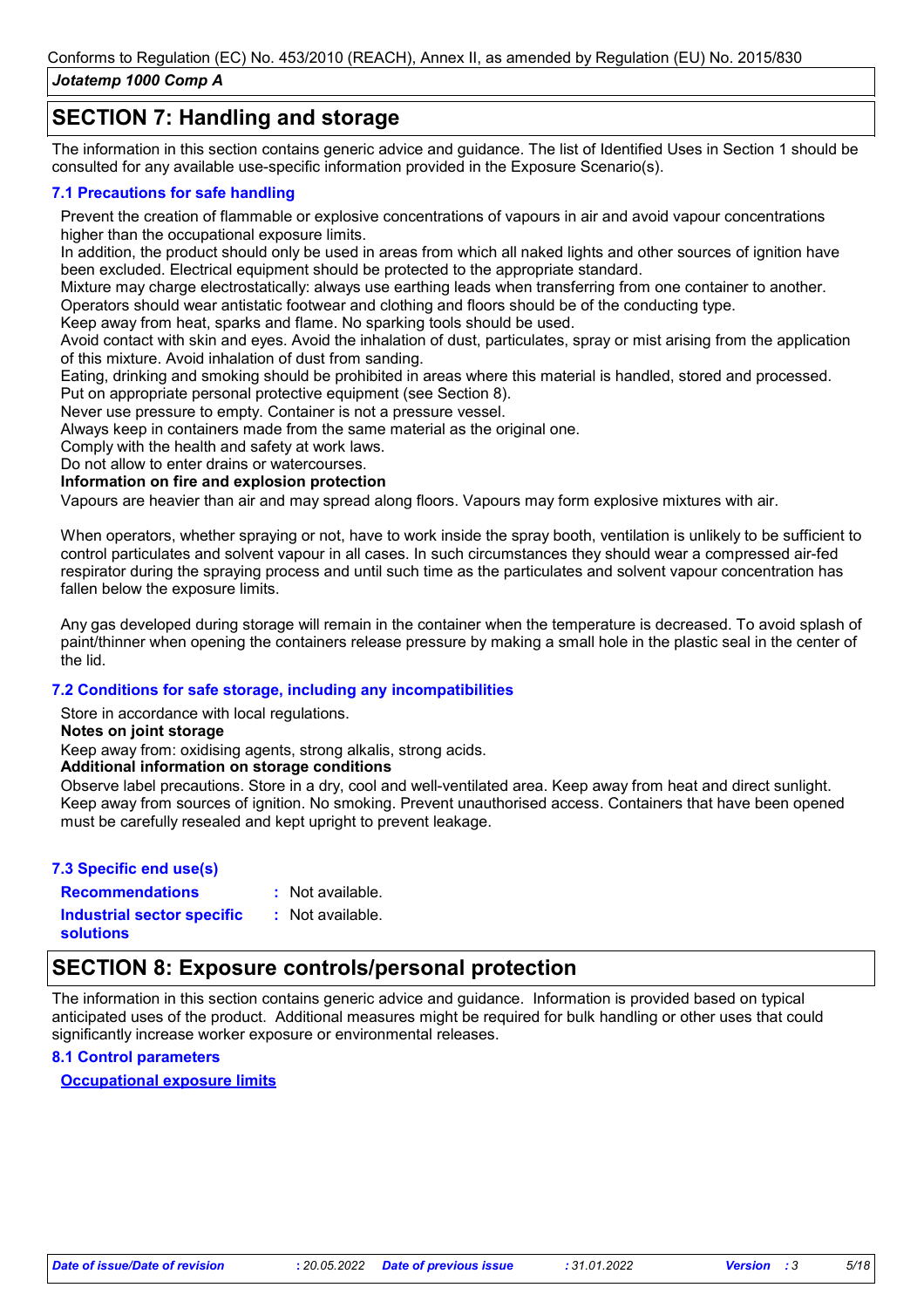### **SECTION 8: Exposure controls/personal protection**

| xylene                          | EH40/2005 WELs (United Kingdom (UK), 1/2020). Absorbed |
|---------------------------------|--------------------------------------------------------|
|                                 |                                                        |
|                                 | through skin.                                          |
|                                 | STEL: 441 mg/m <sup>3</sup> 15 minutes.                |
|                                 | STEL: 100 ppm 15 minutes.                              |
|                                 | TWA: 220 mg/m <sup>3</sup> 8 hours.                    |
|                                 | TWA: 50 ppm 8 hours.                                   |
| dipropylene glycol methyl ether | EH40/2005 WELs (United Kingdom (UK), 1/2020). Absorbed |
|                                 | through skin.                                          |
|                                 | TWA: 308 mg/m <sup>3</sup> 8 hours.                    |
|                                 | TWA: 50 ppm 8 hours.                                   |
| ethylbenzene                    | EH40/2005 WELs (United Kingdom (UK), 1/2020). Absorbed |
|                                 | through skin.                                          |
|                                 | STEL: 552 mg/m <sup>3</sup> 15 minutes.                |
|                                 | STEL: 125 ppm 15 minutes.                              |
|                                 | TWA: 100 ppm 8 hours.                                  |
|                                 | TWA: $441$ mg/m <sup>3</sup> 8 hours.                  |
| 2-butoxyethanol                 | EH40/2005 WELs (United Kingdom (UK), 1/2020). Absorbed |
|                                 | through skin.                                          |
|                                 | STEL: 50 ppm 15 minutes.                               |
|                                 | TWA: 25 ppm 8 hours.                                   |
|                                 | STEL: 246 mg/m <sup>3</sup> 15 minutes.                |
|                                 | TWA: 123 mg/m <sup>3</sup> 8 hours.                    |
| methanol                        | EH40/2005 WELs (United Kingdom (UK), 1/2020). Absorbed |
|                                 | through skin.                                          |
|                                 | STEL: 333 mg/m <sup>3</sup> 15 minutes.                |
|                                 | STEL: 250 ppm 15 minutes.                              |
|                                 | TWA: 266 mg/m <sup>3</sup> 8 hours.                    |
|                                 | TWA: 200 ppm 8 hours.                                  |

**procedures** atmosphere or biological monitoring may be required to determine the effectiveness of the ventilation or other control measures and/or the necessity to use respiratory protective equipment. Reference should be made to monitoring standards, such as the following: European Standard EN 689 (Workplace atmospheres - Guidance for the assessment of exposure by inhalation to chemical agents for comparison with limit values and measurement strategy) European Standard EN 14042 (Workplace atmospheres - Guide for the application and use of procedures for the assessment of exposure to chemical and biological agents) European Standard EN 482 (Workplace atmospheres - General requirements for the performance of procedures for the measurement of chemical agents) Reference to national guidance documents for methods for the determination of hazardous substances will also be required.

### **DNELs/DMELs**

| <b>Product/ingredient name</b> |              | <b>Exposure</b>               | <b>Value</b>                      | <b>Population</b>                    | <b>Effects</b>               |
|--------------------------------|--------------|-------------------------------|-----------------------------------|--------------------------------------|------------------------------|
| trizinc bis(orthophosphate)    |              | Long term Dermal              | 83 mg/kg<br>bw/day                | Workers                              | Systemic                     |
|                                |              | Long term<br>Inhalation       | 5 mg/ $m3$                        | Workers                              | Systemic                     |
|                                |              | Long term Dermal              | 83 mg/kg<br>bw/day                | General<br>population<br>[Consumers] | Systemic                     |
|                                |              | Long term<br>Inhalation       | $2.5 \text{ mg/m}^3$              | General<br>population<br>[Consumers] | Systemic                     |
|                                |              | Long term Oral                | $0.83$ mg/<br>kg bw/day           | General<br>population<br>[Consumers] | Systemic                     |
|                                |              | Long term Oral                | $0.83 \,\mathrm{mg}$<br>kg bw/day | General<br>population                | Systemic                     |
| Date of issue/Date of revision | : 20.05.2022 | <b>Date of previous issue</b> | :31.01.2022                       |                                      | 6/18<br>:3<br><b>Version</b> |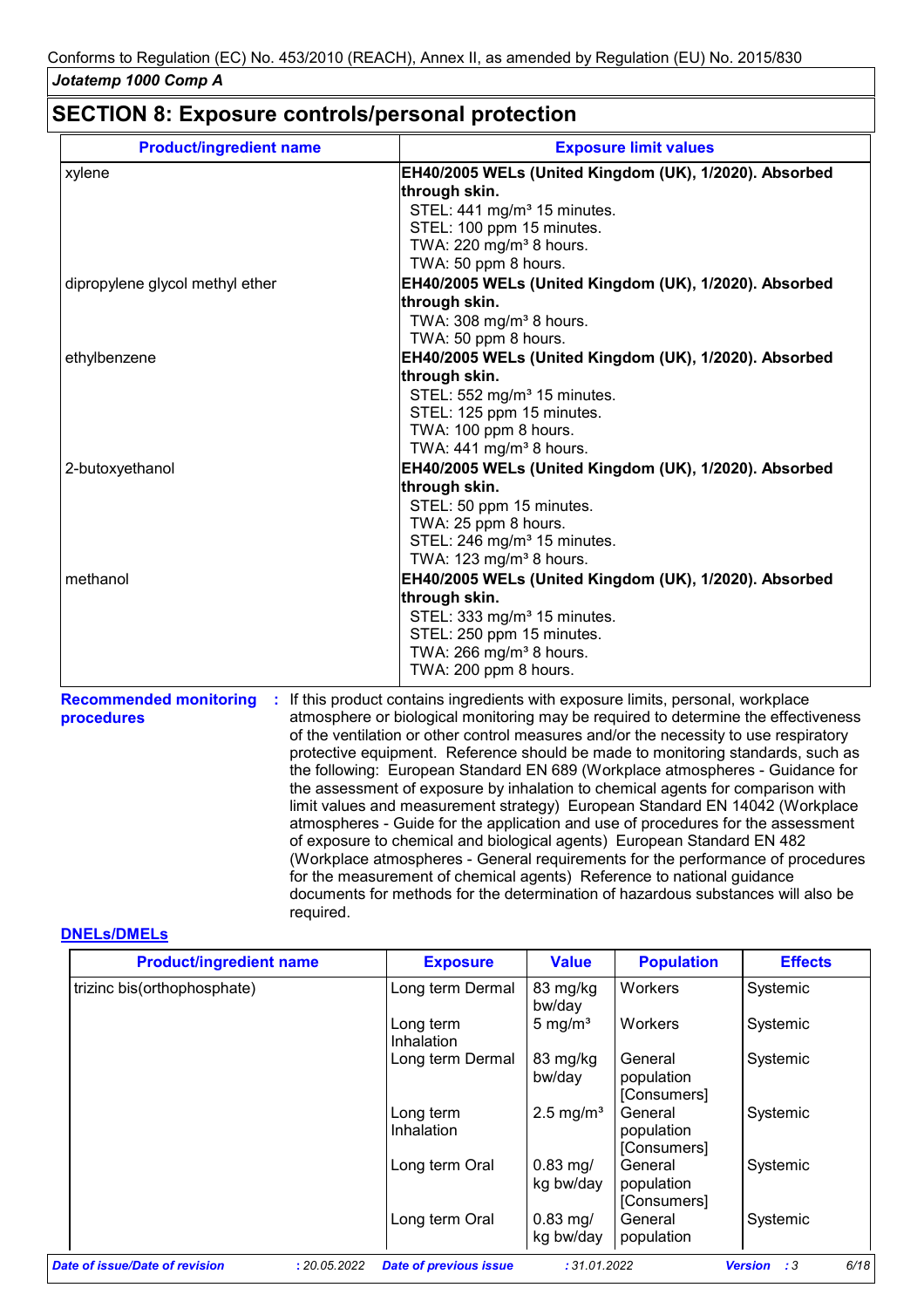## **SECTION 8: Exposure controls/personal protection**

| <u>ULUTION 0. LAPUSUIT CUITUUS/PEISUITAI PIULEULIUII</u> |                               |                         |                        |                                      |
|----------------------------------------------------------|-------------------------------|-------------------------|------------------------|--------------------------------------|
|                                                          | Long term                     | $2.5 \text{ mg/m}^3$    | General                | Systemic                             |
|                                                          | Inhalation                    |                         | population             |                                      |
|                                                          | Long term<br>Inhalation       | $5 \text{ mg/m}^3$      | Workers                | Systemic                             |
|                                                          | Long term Dermal              | 83 mg/kg                | General                | Systemic                             |
|                                                          |                               | bw/day                  | population             |                                      |
|                                                          | Long term Dermal              | 83 mg/kg                | Workers                | Systemic                             |
|                                                          |                               | bw/day                  |                        |                                      |
| xylene                                                   | Long term Oral                | $1.6$ mg/kg             | General                | Systemic                             |
|                                                          |                               | bw/day                  | population             |                                      |
|                                                          | Long term                     | 14.8 mg/ $m^3$          | General                | Systemic                             |
|                                                          | Inhalation                    |                         | population             |                                      |
|                                                          | Long term                     | 77 mg/ $m3$             | Workers                | Systemic                             |
|                                                          | Inhalation                    |                         |                        |                                      |
|                                                          | Long term Dermal              | 108 mg/kg               | General                | Systemic                             |
|                                                          |                               | bw/day                  | population             |                                      |
|                                                          | Long term Dermal              | 180 mg/kg               | Workers                | Systemic                             |
|                                                          |                               | bw/day                  |                        |                                      |
|                                                          | Short term<br>Inhalation      | 289 mg/m $3$            | Workers                | Local                                |
|                                                          | Short term                    | 289 mg/m <sup>3</sup>   | Workers                | Systemic                             |
|                                                          | Inhalation                    |                         |                        |                                      |
|                                                          | Long term                     | 65.3 mg/m <sup>3</sup>  | General                | Local                                |
|                                                          | Inhalation                    |                         | population             |                                      |
|                                                          | Short term                    | 260 mg/ $m3$            | General                | Local                                |
|                                                          | Inhalation                    |                         | population             |                                      |
|                                                          | Short term                    | 260 mg/ $m3$            | General                | Systemic                             |
|                                                          | Inhalation                    |                         | population             |                                      |
|                                                          | Long term                     | 221 mg/m $3$            | Workers                | Local                                |
|                                                          | Inhalation                    |                         |                        |                                      |
| dipropylene glycol methyl ether                          | Long term Dermal              | 65 mg/kg                | Workers                | Systemic                             |
|                                                          |                               | bw/day                  |                        |                                      |
|                                                          | Long term                     | $310$ mg/m <sup>3</sup> | Workers                | Systemic                             |
|                                                          | Inhalation                    |                         |                        |                                      |
|                                                          | Long term                     | 37.2 mg/m <sup>3</sup>  | General                | Systemic                             |
|                                                          | Inhalation                    |                         | population             |                                      |
|                                                          | Long term Oral                | $1.67$ mg/              | [Consumers]<br>General | Systemic                             |
|                                                          |                               | kg bw/day               | population             |                                      |
|                                                          |                               |                         | [Consumers]            |                                      |
|                                                          | Long term Dermal              | 15 mg/kg                | General                | Systemic                             |
|                                                          |                               | bw/day                  | population             |                                      |
|                                                          |                               |                         | [Consumers]            |                                      |
|                                                          | Long term Oral                | $0.33$ mg/              | General                | Systemic                             |
|                                                          |                               | kg bw/day               | population             |                                      |
|                                                          | Long term                     | 37.2 mg/m <sup>3</sup>  | General                | Systemic                             |
|                                                          | Inhalation                    |                         | population             |                                      |
|                                                          | Long term Dermal              | $121$ mg/kg             | General                | Systemic                             |
|                                                          |                               | bw/day                  | population             |                                      |
|                                                          | Long term Dermal              | 283 mg/kg               | Workers                | Systemic                             |
|                                                          |                               | bw/day                  |                        |                                      |
|                                                          | Long term<br>Inhalation       | 308 mg/ $m3$            | Workers                | Systemic                             |
|                                                          |                               |                         | General                |                                      |
| ethylbenzene                                             | Long term Oral                | $1.6$ mg/kg<br>bw/day   | population             | Systemic                             |
|                                                          | Long term                     | 15 mg/ $m3$             | General                | Systemic                             |
|                                                          | Inhalation                    |                         | population             |                                      |
|                                                          | Long term                     | 77 mg/ $m3$             | Workers                | Systemic                             |
|                                                          | Inhalation                    |                         |                        |                                      |
|                                                          | Long term Dermal              | 180 mg/kg               | Workers                | Systemic                             |
|                                                          |                               | bw/day                  |                        |                                      |
|                                                          | Short term                    | 293 mg/ $m3$            | Workers                | Local                                |
|                                                          | Inhalation                    |                         |                        |                                      |
| Date of issue/Date of revision<br>: 20.05.2022           | <b>Date of previous issue</b> | : 31.01.2022            |                        | 7/18<br><b>Version</b><br>$\cdot$ :3 |
|                                                          |                               |                         |                        |                                      |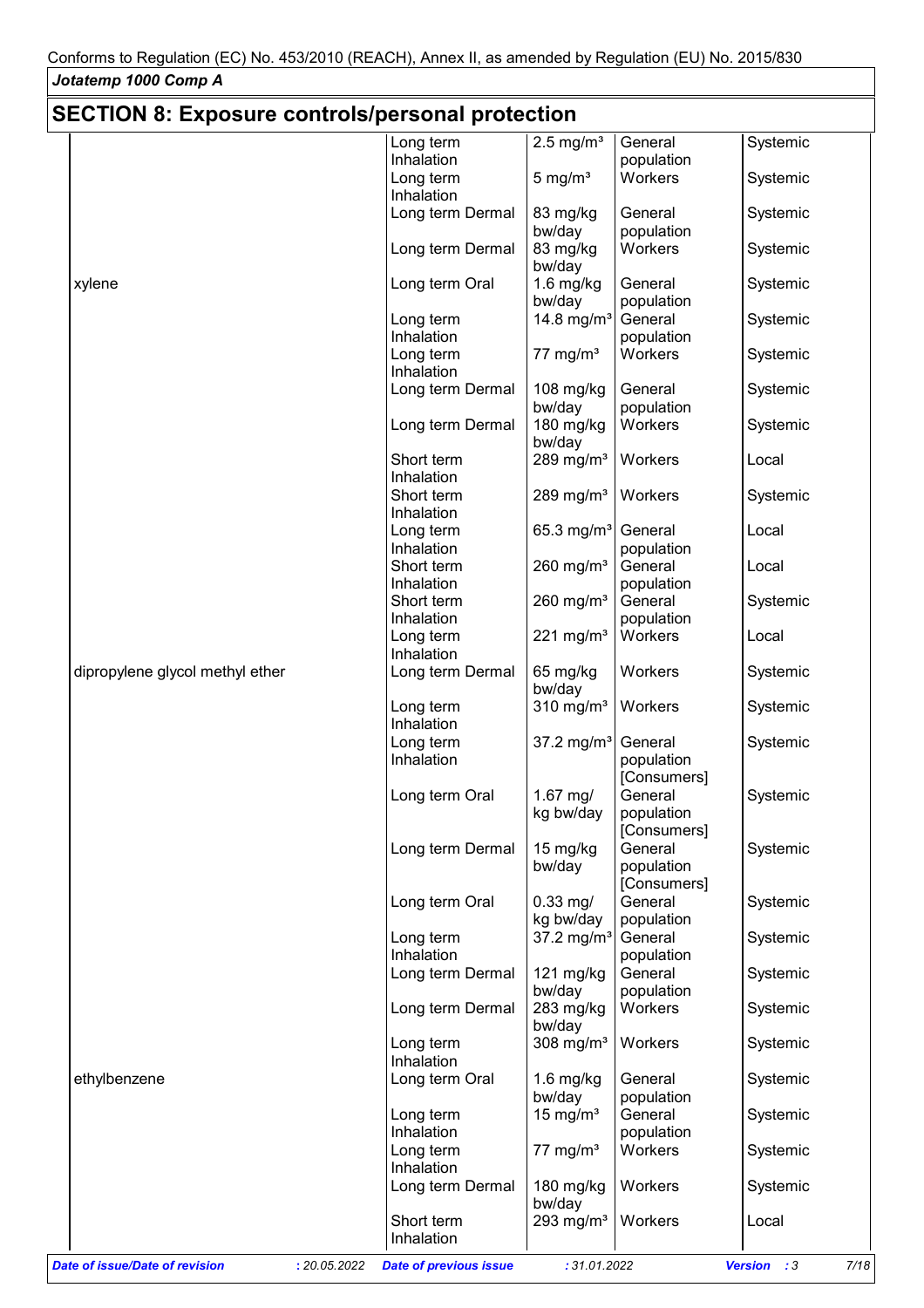# **SECTION 8: Exposure controls/personal protection**

|                                                       | Long term                     | 442 mg/m <sup>3</sup>  | Workers                | Local               |
|-------------------------------------------------------|-------------------------------|------------------------|------------------------|---------------------|
|                                                       | Inhalation                    |                        |                        |                     |
|                                                       | Short term<br>Inhalation      | 884 mg/m <sup>3</sup>  | Workers                | Systemic            |
| 2-butoxyethanol                                       | Short term Dermal             |                        | Workers                | Systemic            |
|                                                       |                               | 89 mg/kg<br>bw/day     |                        |                     |
|                                                       | Short term                    | 663 $mg/m3$            | Workers                | Systemic            |
|                                                       | Inhalation                    |                        |                        |                     |
|                                                       | Short term                    | 246 mg/ $m3$           | Workers                | Local               |
|                                                       | Inhalation                    |                        |                        |                     |
|                                                       | Long term Dermal              | 75 mg/kg               | Workers                | Systemic            |
|                                                       |                               | bw/day                 |                        |                     |
|                                                       | Long term                     | 98 mg/ $m3$            | Workers                | Systemic            |
|                                                       | Inhalation                    |                        |                        |                     |
|                                                       | Short term Dermal             | 44.5 mg/               | General                | Systemic            |
|                                                       |                               | kg bw/day              | population             |                     |
|                                                       | Short term                    | 426 mg/m <sup>3</sup>  | [Consumers]<br>General |                     |
|                                                       | Inhalation                    |                        | population             | Systemic            |
|                                                       |                               |                        | [Consumers]            |                     |
|                                                       | Short term Oral               | $13.4$ mg/             | Workers                | Systemic            |
|                                                       |                               | kg bw/day              |                        |                     |
|                                                       | Short term                    | 123 mg/m $3$           | General                | Local               |
|                                                       | Inhalation                    |                        | population             |                     |
|                                                       |                               |                        | [Consumers]            |                     |
|                                                       | Long term Dermal              | 38 mg/kg               | General                | Systemic            |
|                                                       |                               | bw/day                 | population             |                     |
|                                                       |                               |                        | [Consumers]            |                     |
|                                                       | Long term                     | 49 mg/ $m3$            | General                | Systemic            |
|                                                       | Inhalation                    |                        | population             |                     |
|                                                       | Long term Oral                | $3.2 \text{ mg/kg}$    | [Consumers]<br>General | Systemic            |
|                                                       |                               | bw/day                 | population             |                     |
|                                                       |                               |                        | [Consumers]            |                     |
|                                                       | Long term Oral                | $6.3$ mg/kg            | General                | Systemic            |
|                                                       |                               | bw/day                 | population             |                     |
|                                                       | Short term Oral               | 26.7 mg/               | General                | Systemic            |
|                                                       |                               | kg bw/day              | population             |                     |
|                                                       | Long term                     | 59 mg/ $m3$            | General                | Systemic            |
|                                                       | Inhalation                    |                        | population             |                     |
|                                                       | Long term Dermal              | 75 mg/kg               | General                | Systemic            |
|                                                       | Short term Dermal             | bw/day<br>89 mg/kg     | population<br>General  | Systemic            |
|                                                       |                               | bw/day                 | population             |                     |
|                                                       | Short term Dermal             | 89 mg/kg               | Workers                | Systemic            |
|                                                       |                               | bw/day                 |                        |                     |
|                                                       | Long term                     | 98 mg/ $m3$            | Workers                | Systemic            |
|                                                       | Inhalation                    |                        |                        |                     |
|                                                       | Long term Dermal              | 125 mg/kg              | Workers                | Systemic            |
|                                                       | Short term                    | bw/day<br>147 mg/ $m3$ | General                | Local               |
|                                                       | Inhalation                    |                        | population             |                     |
|                                                       | Short term                    | 246 mg/ $m3$           | Workers                | Local               |
|                                                       | Inhalation                    |                        |                        |                     |
|                                                       | Short term                    | 426 mg/ $m3$           | General                | Systemic            |
|                                                       | Inhalation                    |                        | population             |                     |
|                                                       | Short term                    | 1091 mg/               | Workers                | Systemic            |
|                                                       | Inhalation                    | m <sup>3</sup>         |                        |                     |
| methanol                                              | Short term Oral               | 4 mg/kg                | General                | Systemic            |
|                                                       |                               | bw/day                 | population<br>General  |                     |
|                                                       | Long term Oral                | 4 mg/kg<br>bw/day      | population             | Systemic            |
|                                                       | Short term Dermal             | 4 mg/kg                | General                | Systemic            |
|                                                       |                               |                        |                        |                     |
| <b>Date of issue/Date of revision</b><br>: 20.05.2022 | <b>Date of previous issue</b> | : 31.01.2022           |                        | Version : 3<br>8/18 |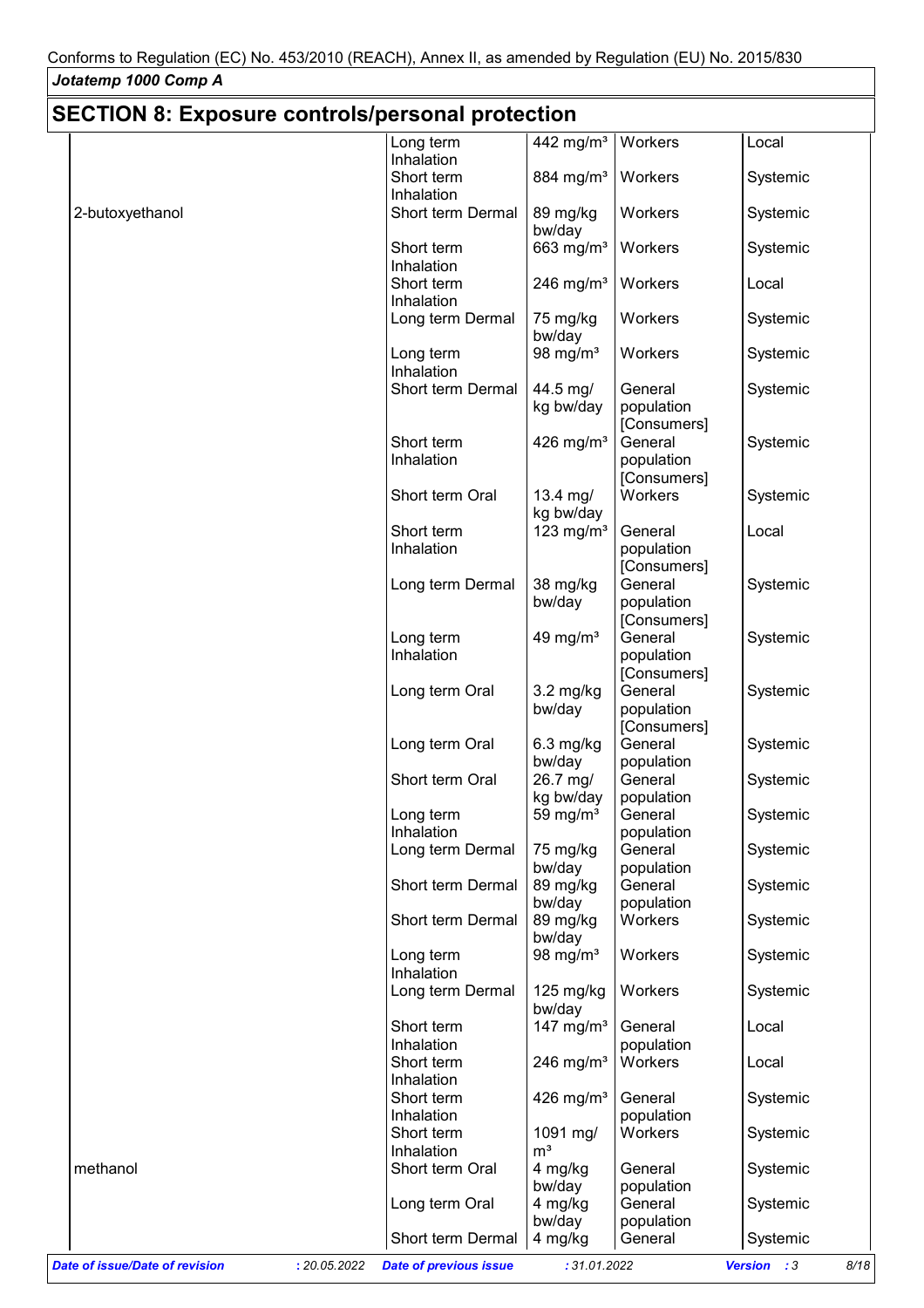## **SECTION 8: Exposure controls/personal protection**

|                   | bw/day                | population |          |
|-------------------|-----------------------|------------|----------|
| Long term Dermal  | 4 mg/kg               | General    | Systemic |
|                   | bw/day                | population |          |
| Short term Dermal | 20 mg/kg              | Workers    | Systemic |
|                   | bw/day                |            |          |
| Long term Dermal  | 20 mg/kg<br>bw/day    | Workers    | Systemic |
| Short term        | $26 \text{ mg/m}^3$   | General    | Local    |
| Inhalation        |                       | population |          |
| Long term         | $26 \text{ mg/m}^3$   | General    | Local    |
| Inhalation        |                       | population |          |
| Short term        | $26 \text{ mg/m}^3$   | General    | Systemic |
| Inhalation        |                       | population |          |
| Long term         | $26 \text{ mg/m}^3$   | General    | Systemic |
| Inhalation        |                       | population |          |
| Short term        | 130 mg/m $3$          | Workers    | Local    |
| <b>Inhalation</b> |                       |            |          |
| Long term         | 130 mg/m $3$          | Workers    | Local    |
| Inhalation        |                       |            |          |
| Short term        | 130 mg/m <sup>3</sup> | Workers    | Systemic |
| Inhalation        |                       |            |          |
| Long term         | 130 mg/m $3$          | Workers    | Systemic |
| Inhalation        |                       |            |          |

### **PNECs**

| <b>Product/ingredient name</b>  | <b>Compartment Detail</b>  | <b>Value</b>    | <b>Method Detail</b>      |
|---------------------------------|----------------------------|-----------------|---------------------------|
| trizinc bis(orthophosphate)     | Fresh water                | 20.6 µg/l       |                           |
|                                 | Marine                     | $6.1$ µg/l      |                           |
|                                 | Sewage Treatment           | 52 µg/l         |                           |
|                                 | Plant                      |                 |                           |
|                                 | Fresh water sediment       | 117.8 mg/kg dwt |                           |
|                                 | Marine water sediment      | 56.5 mg/kg dwt  |                           |
|                                 | Soil                       | 35.6 mg/kg dwt  |                           |
| xylene                          | Fresh water                | $0.327$ mg/l    |                           |
|                                 | Marine                     | $0.327$ mg/l    |                           |
|                                 | Sewage Treatment           | 6.58 mg/l       |                           |
|                                 | Plant                      |                 |                           |
|                                 | Fresh water sediment       | 12.46 mg/kg dwt |                           |
|                                 | Marine water sediment      | 12.46 mg/kg dwt |                           |
|                                 | Soil                       | 2.31 mg/kg dwt  |                           |
| dipropylene glycol methyl ether | Fresh water                | 19 mg/l         | <b>Assessment Factors</b> |
|                                 | Marine                     | 1.9 mg/l        | <b>Assessment Factors</b> |
|                                 | Fresh water sediment       | 70.2 mg/kg dwt  | <b>Assessment Factors</b> |
|                                 | Marine water sediment      | 7.02 mg/kg dwt  | <b>Assessment Factors</b> |
|                                 | Soil                       | $2.74$ mg/kg    | <b>Assessment Factors</b> |
|                                 | Sewage Treatment           | 4168 mg/l       | <b>Assessment Factors</b> |
|                                 | Plant                      |                 |                           |
| ethylbenzene                    | Fresh water                | $0.1$ mg/l      |                           |
|                                 | Marine                     | $0.01$ mg/l     |                           |
|                                 | Sewage Treatment           | 9.6 mg/l        |                           |
|                                 | Plant                      |                 |                           |
|                                 | Fresh water sediment       | 13.7 mg/kg dwt  |                           |
|                                 | Soil                       | 2.68 mg/kg dwt  |                           |
|                                 | <b>Secondary Poisoning</b> | 20 mg/kg        |                           |
| 2-butoxyethanol                 | Fresh water                | 8.8 mg/l        |                           |
|                                 | Marine                     | $0.88$ mg/l     |                           |
|                                 | Sewage Treatment           | 463 mg/l        |                           |
|                                 | Plant                      |                 |                           |
|                                 | Fresh water sediment       | 34.6 mg/kg dwt  |                           |
|                                 | Marine water sediment      | 3.46 mg/kg dwt  |                           |
|                                 | Soil                       | 3.13 mg/kg dwt  |                           |
|                                 | Secondary Poisoning        | 20 mg/kg        |                           |
|                                 |                            |                 |                           |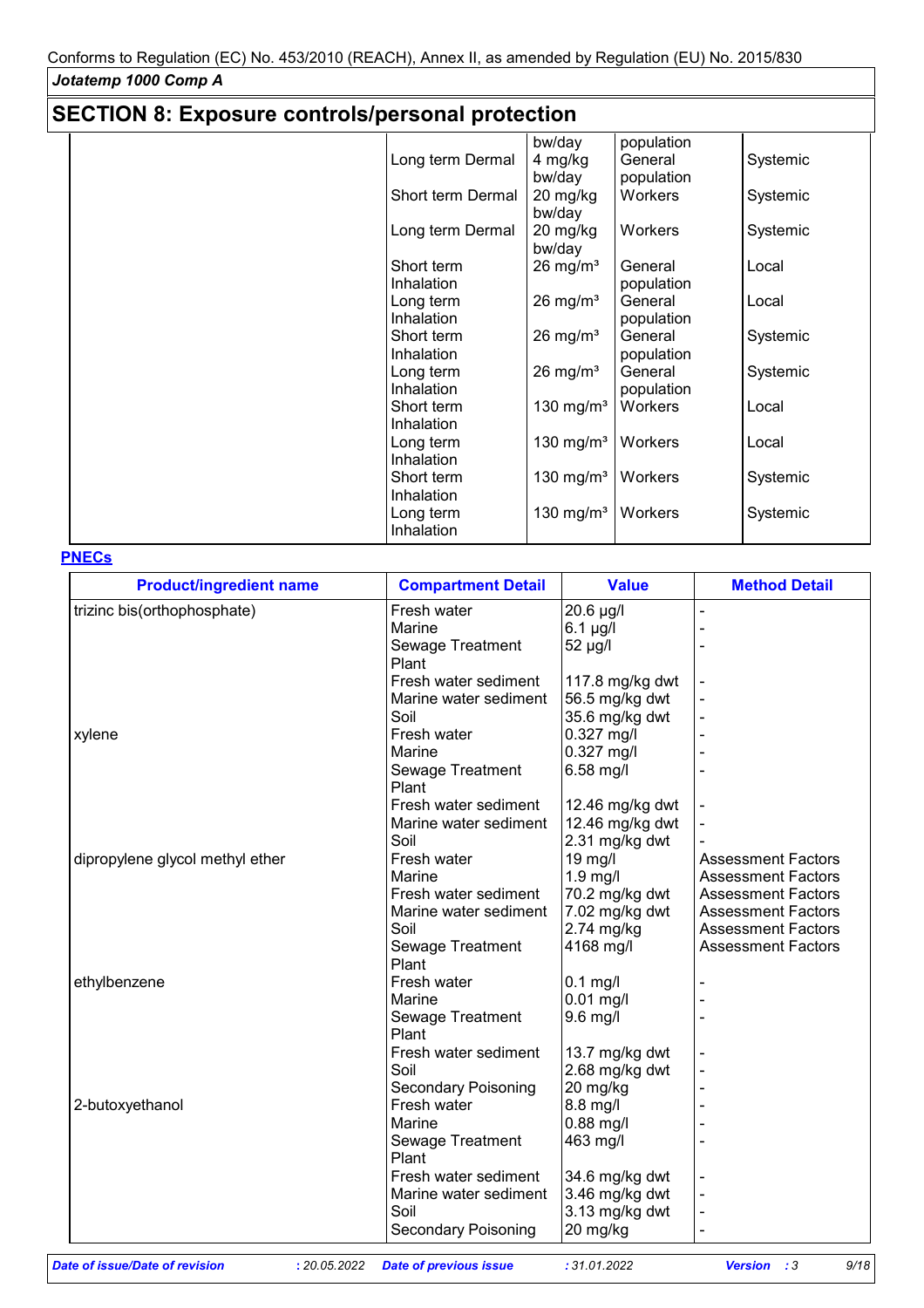### **SECTION 8: Exposure controls/personal protection**

| <b>8.2 Exposure controls</b>               |                                                                                                                                                                                                                                                                                                                                                                                                                                                                                                                                                                                                                                                                                                                                                                                                                                                                                                                                                                                                                                                                                                                                                                                                                                                                                                                                                                                                                                                                                                               |
|--------------------------------------------|---------------------------------------------------------------------------------------------------------------------------------------------------------------------------------------------------------------------------------------------------------------------------------------------------------------------------------------------------------------------------------------------------------------------------------------------------------------------------------------------------------------------------------------------------------------------------------------------------------------------------------------------------------------------------------------------------------------------------------------------------------------------------------------------------------------------------------------------------------------------------------------------------------------------------------------------------------------------------------------------------------------------------------------------------------------------------------------------------------------------------------------------------------------------------------------------------------------------------------------------------------------------------------------------------------------------------------------------------------------------------------------------------------------------------------------------------------------------------------------------------------------|
| <b>Appropriate engineering</b><br>controls | : Provide adequate ventilation. Where reasonably practicable, this should be<br>achieved by the use of local exhaust ventilation and good general extraction. If<br>these are not sufficient to maintain concentrations of particulates and solvent<br>vapours below the OEL, suitable respiratory protection must be worn.                                                                                                                                                                                                                                                                                                                                                                                                                                                                                                                                                                                                                                                                                                                                                                                                                                                                                                                                                                                                                                                                                                                                                                                   |
| <b>Individual protection measures</b>      |                                                                                                                                                                                                                                                                                                                                                                                                                                                                                                                                                                                                                                                                                                                                                                                                                                                                                                                                                                                                                                                                                                                                                                                                                                                                                                                                                                                                                                                                                                               |
| <b>Hygiene measures</b>                    | : Wash hands, forearms and face thoroughly after handling chemical products, before<br>eating, smoking and using the lavatory and at the end of the working period.<br>Appropriate techniques should be used to remove potentially contaminated clothing.<br>Wash contaminated clothing before reusing. Ensure that eyewash stations and<br>safety showers are close to the workstation location.                                                                                                                                                                                                                                                                                                                                                                                                                                                                                                                                                                                                                                                                                                                                                                                                                                                                                                                                                                                                                                                                                                             |
| <b>Eye/face protection</b>                 | : Safety eyewear complying to EN 166 should be used when a risk assessment<br>indicates this is necessary to avoid exposure to liquid splashes, mists, gases or<br>dusts. If contact is possible, the following protection should be worn, unless the<br>assessment indicates a higher degree of protection: safety glasses with side-<br>shields.                                                                                                                                                                                                                                                                                                                                                                                                                                                                                                                                                                                                                                                                                                                                                                                                                                                                                                                                                                                                                                                                                                                                                            |
| <b>Skin protection</b>                     |                                                                                                                                                                                                                                                                                                                                                                                                                                                                                                                                                                                                                                                                                                                                                                                                                                                                                                                                                                                                                                                                                                                                                                                                                                                                                                                                                                                                                                                                                                               |
| <b>Gloves</b>                              | : There is no one glove material or combination of materials that will give unlimited<br>resistance to any individual or combination of chemicals.<br>The breakthrough time must be greater than the end use time of the product.<br>The instructions and information provided by the glove manufacturer on use,<br>storage, maintenance and replacement must be followed.<br>Gloves should be replaced regularly and if there is any sign of damage to the glove<br>material.<br>Always ensure that gloves are free from defects and that they are stored and used<br>correctly.<br>The performance or effectiveness of the glove may be reduced by physical/chemical<br>damage and poor maintenance.<br>Barrier creams may help to protect the exposed areas of the skin but should not be<br>applied once exposure has occurred.<br>Wear suitable gloves tested to EN374.<br>Recommended, gloves(breakthrough time) > 8 hours: fluor rubber, Teflon, butyl<br>rubber, Viton®, Saranex, 4H, nitrile rubber, polyvinyl alcohol (PVA)<br>May be used, gloves(breakthrough time) 4 - 8 hours: neoprene, PVC<br>For right choice of glove materials, with focus on chemical resistance and time of<br>penetration, seek advice by the supplier of chemical resistant gloves.<br>The user must check that the final choice of type of glove selected for handling this<br>product is the most appropriate and takes into account the particular conditions of<br>use, as included in the user's risk assessment. |
| <b>Body protection</b>                     | : Personnel should wear antistatic clothing made of natural fibres or of high-<br>temperature-resistant synthetic fibres.                                                                                                                                                                                                                                                                                                                                                                                                                                                                                                                                                                                                                                                                                                                                                                                                                                                                                                                                                                                                                                                                                                                                                                                                                                                                                                                                                                                     |
| <b>Other skin protection</b>               | : Appropriate footwear and any additional skin protection measures should be<br>selected based on the task being performed and the risks involved and should be<br>approved by a specialist before handling this product.                                                                                                                                                                                                                                                                                                                                                                                                                                                                                                                                                                                                                                                                                                                                                                                                                                                                                                                                                                                                                                                                                                                                                                                                                                                                                     |
| <b>Respiratory protection</b>              | : If workers are exposed to concentrations above the exposure limit, they must use a<br>respirator according to EN 140. Use respiratory mask with charcoal and dust filter<br>when spraying this product, according to EN 14387 (as filter combination A2-P2). In<br>confined spaces, use compressed-air or fresh-air respiratory equipment. When use<br>of roller or brush, consider use of charcoalfilter.                                                                                                                                                                                                                                                                                                                                                                                                                                                                                                                                                                                                                                                                                                                                                                                                                                                                                                                                                                                                                                                                                                  |
| <b>Environmental exposure</b><br>controls  | Do not allow to enter drains or watercourses.                                                                                                                                                                                                                                                                                                                                                                                                                                                                                                                                                                                                                                                                                                                                                                                                                                                                                                                                                                                                                                                                                                                                                                                                                                                                                                                                                                                                                                                                 |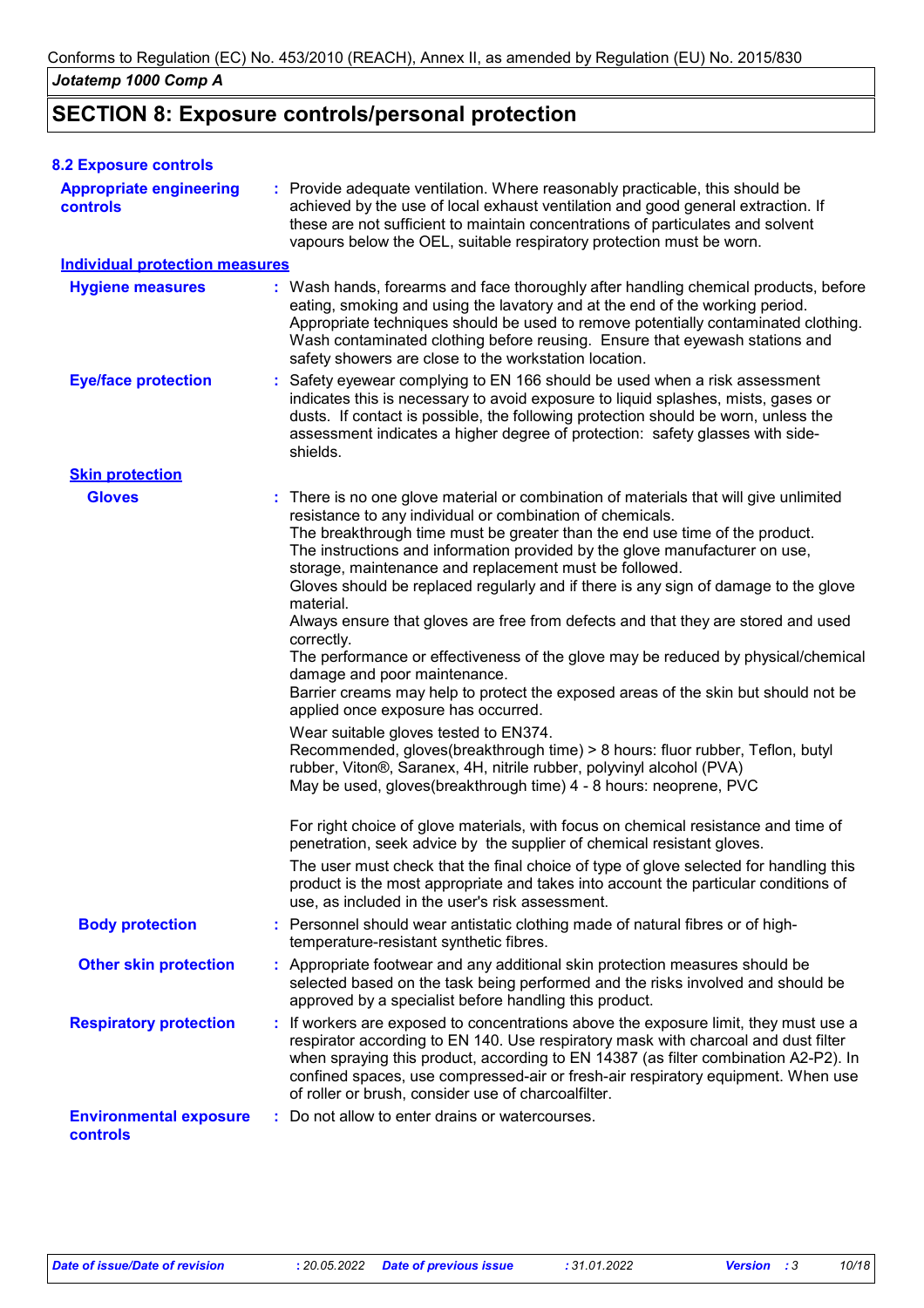## **SECTION 9: Physical and chemical properties**

### **9.1 Information on basic physical and chemical properties**

| <b>Appearance</b>                                          |                                                                                                                                             |
|------------------------------------------------------------|---------------------------------------------------------------------------------------------------------------------------------------------|
| <b>Physical state</b>                                      | $:$ Liquid.                                                                                                                                 |
| <b>Colour</b>                                              | : Grey, Aluminium                                                                                                                           |
| <b>Odour</b>                                               | : Characteristic.                                                                                                                           |
| <b>Odour threshold</b>                                     | : Not applicable.                                                                                                                           |
| pH                                                         | : Not applicable.                                                                                                                           |
| <b>Melting point/freezing point</b>                        | : Not applicable.                                                                                                                           |
| <b>Initial boiling point and</b><br>boiling range          | : Lowest known value: 136.1°C (277°F) (ethylbenzene). Weighted average:<br>156.47°C (313.6°F)                                               |
| <b>Flash point</b>                                         | : Closed cup: 27°C                                                                                                                          |
| <b>Evaporation rate</b>                                    | : Highest known value: 0.84 (ethylbenzene) Weighted average: 0.47 compared<br>with butyl acetate                                            |
| <b>Flammability (solid, gas)</b>                           | : Not applicable.                                                                                                                           |
| <b>Upper/lower flammability or</b><br>explosive limits     | $: 0.8 - 14\%$                                                                                                                              |
| <b>Vapour pressure</b>                                     | : Highest known value: 1.2 kPa (9.3 mm Hg) (at $20^{\circ}$ C) (ethylbenzene). Weighted<br>average: $0.8$ kPa (6 mm Hg) (at $20^{\circ}$ C) |
| <b>Vapour density</b>                                      | : Highest known value: 5.1 (Air = 1) (dipropylene glycol methyl ether). Weighted<br>average: $4.16$ (Air = 1)                               |
| <b>Density</b>                                             | $: 1.762$ to 1.785 g/cm <sup>3</sup>                                                                                                        |
| <b>Solubility(ies)</b>                                     | : Insoluble in the following materials: cold water and hot water.                                                                           |
| Partition coefficient: n-octanol/: Not available.<br>water |                                                                                                                                             |
| <b>Auto-ignition temperature</b>                           | : Lowest known value: $207^{\circ}$ C (404.6°F) (dipropylene glycol methyl ether).                                                          |
| <b>Decomposition temperature</b>                           | : Not available.                                                                                                                            |
| <b>Viscosity</b>                                           | : Kinematic (40°C): >20.5 mm <sup>2</sup> /s (>20.5 cSt)                                                                                    |
| <b>Explosive properties</b>                                | : Not available.                                                                                                                            |

#### **9.2 Other information**

No additional information.

### **SECTION 10: Stability and reactivity**

**Oxidising properties :** Not available.

| <b>10.1 Reactivity</b>                            |    | : No specific test data related to reactivity available for this product or its ingredients.                                      |
|---------------------------------------------------|----|-----------------------------------------------------------------------------------------------------------------------------------|
| <b>10.2 Chemical stability</b>                    |    | : Stable under recommended storage and handling conditions (see Section 7).                                                       |
| <b>10.3 Possibility of</b><br>hazardous reactions |    | : Under normal conditions of storage and use, hazardous reactions will not occur.                                                 |
| <b>10.4 Conditions to avoid</b>                   |    | : When exposed to high temperatures may produce hazardous decomposition<br>products.                                              |
| 10.5 Incompatible materials                       | ÷. | Keep away from the following materials to prevent strong exothermic reactions:<br>oxidising agents, strong alkalis, strong acids. |
| <b>10.6 Hazardous</b><br>decomposition products   |    | Decomposition products may include the following materials: carbon monoxide,<br>carbon dioxide, smoke, oxides of nitrogen.        |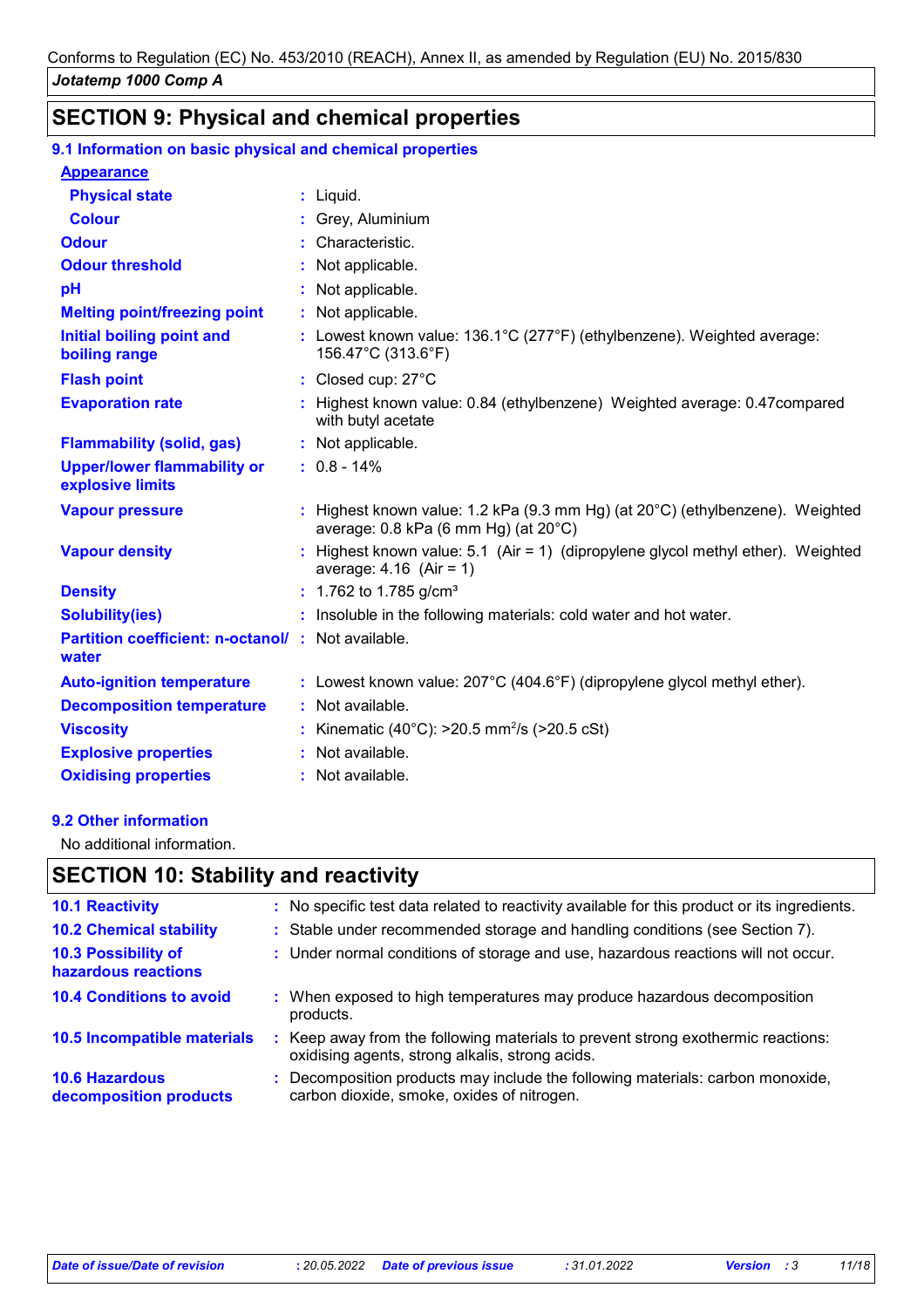### **SECTION 11: Toxicological information**

### **11.1 Information on toxicological effects**

There are no data available on the mixture itself. The mixture has been assessed following the conventional method of the CLP Regulation (EC) No 1272/2008 and is classified for toxicological properties accordingly. See Sections 2 and 3 for details.

Exposure to component solvent vapour concentrations in excess of the stated occupational exposure limit may result in adverse health effects such as mucous membrane and respiratory system irritation and adverse effects on the kidneys, liver and central nervous system. Solvents may cause some of the above effects by absorption through the skin. Repeated or prolonged contact with the mixture may cause removal of natural fat from the skin, resulting in nonallergic contact dermatitis and absorption through the skin. Ingestion may cause nausea, diarrhea and vomiting.

### **Acute toxicity**

| <b>Product/ingredient name</b> | <b>Result</b>                 | <b>Species</b> | <b>Dose</b>       | <b>Exposure</b>          |
|--------------------------------|-------------------------------|----------------|-------------------|--------------------------|
| xylene                         | <b>LC50 Inhalation Vapour</b> | Rat            | $20 \text{ mg/l}$ | 4 hours                  |
|                                | LD50 Oral                     | Rat            | 4300 mg/kg        | $\overline{\phantom{0}}$ |
|                                | <b>TDLo Dermal</b>            | Rabbit         | 4300 mg/kg        | $\blacksquare$           |
| ethylbenzene                   | <b>LC50 Inhalation Vapour</b> | Rat - Male     | 17.8 mg/l         | 4 hours                  |
|                                | LD50 Dermal                   | Rabbit         | >5000 mg/kg       | ۰                        |
|                                | LD50 Oral                     | Rat            | 3500 mg/kg        | $\overline{\phantom{0}}$ |
| 2-butoxyethanol                | LD50 Oral                     | Guinea pig -   | 1414 mg/kg        | $\overline{\phantom{0}}$ |
|                                |                               | Male, Female   |                   |                          |
|                                | LD50 Oral                     | Rat - Male,    | 1300 $mg/kg$      | $\overline{\phantom{0}}$ |
|                                |                               | Female         |                   |                          |

### **Acute toxicity estimates**

| <b>Route</b>         | <b>ATE value</b> |
|----------------------|------------------|
| <b>Oral</b>          | 28105.41 mg/kg   |
| Dermal               | 14715.94 mg/kg   |
| Inhalation (vapours) | 135.99 mg/l      |

### **Irritation/Corrosion**

| <b>Product/ingredient name</b>       | <b>Exposure</b>          | <b>Species</b> | <b>Score</b> | <b>Exposure</b>           | <b>Observation</b> |
|--------------------------------------|--------------------------|----------------|--------------|---------------------------|--------------------|
| xylene                               | Eyes - Mild irritant     | Rabbit         |              | 87 milligrams             |                    |
|                                      | Skin - Mild irritant     | Rat            |              | 8 hours 60<br>microliters |                    |
| dipropylene glycol methyl<br>l ether | Eyes - Mild irritant     | Human          |              | 8 mg                      |                    |
|                                      | Eyes - Mild irritant     | Rabbit         |              | 24 hours 500<br>mg        |                    |
|                                      | Skin - Mild irritant     | Rabbit         |              | 500 mg                    |                    |
| 2-butoxyethanol                      | Eyes - Moderate irritant | Rabbit         |              | 24 hours 100              |                    |
|                                      | Skin - Mild irritant     | Rabbit         |              | mg<br>$500 \text{ mg}$    |                    |

### **Sensitisation**

Based on available data, the classification criteria are not met.

### **Mutagenicity**

No known significant effects or critical hazards.

### **Carcinogenicity**

**Fertility effects :**

No known significant effects or critical hazards.

#### **Reproductive toxicity**

**Developmental effects :** : No known significant effects or critical hazards.

: No known significant effects or critical hazards.

**Specific target organ toxicity (single exposure)**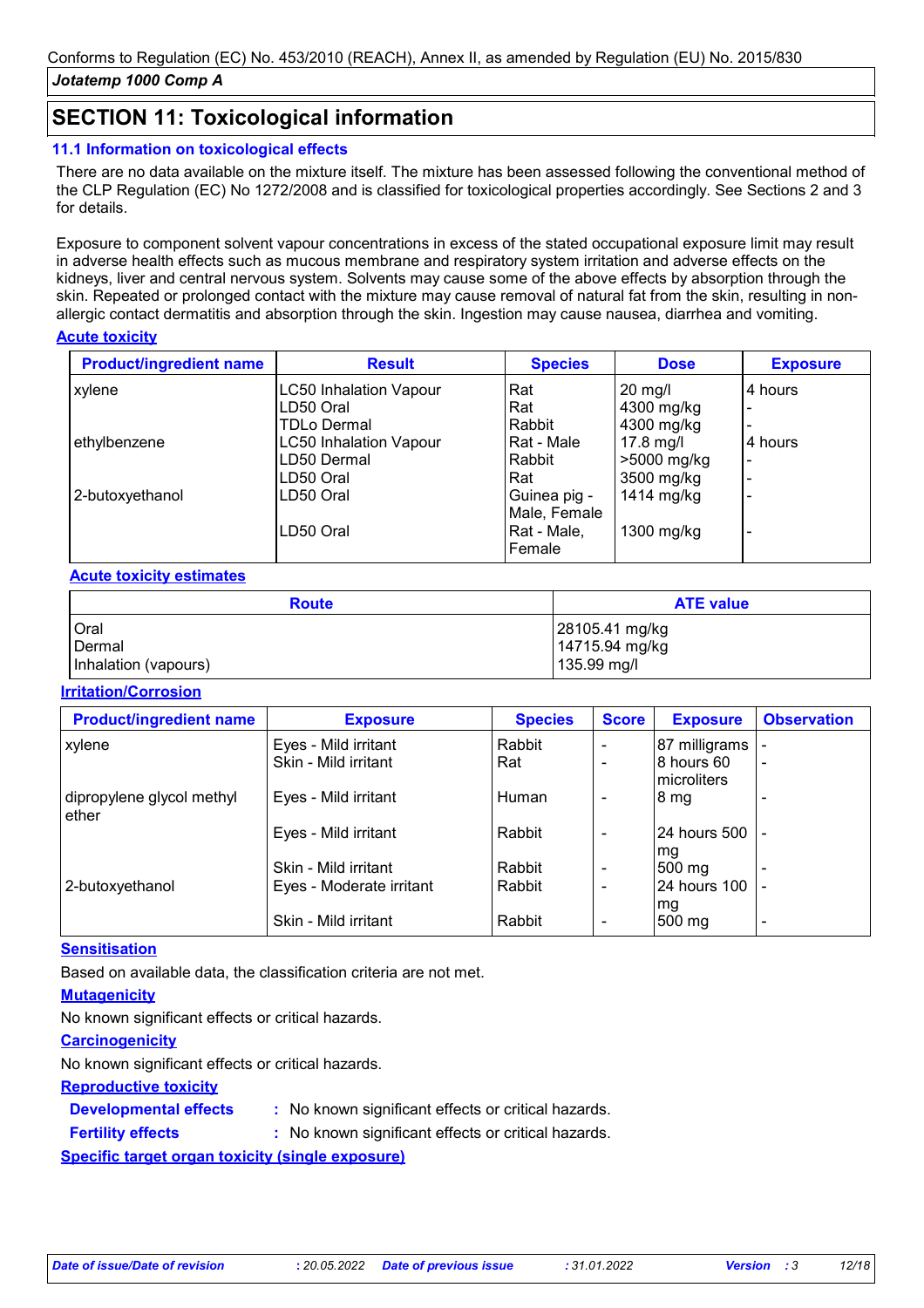#### **SECTION 11: Toxicological information Product/ingredient name**  $\qquad$  **| Category Route of exposure Target organs** xylene **Category 3** - Respiratory tract irritation methanol Category 1 - -

**Specific target organ toxicity (repeated exposure)**

| <b>Product/ingredient name</b> | <b>Category</b> | <b>Route of</b><br>exposure | <b>Target organs</b> |
|--------------------------------|-----------------|-----------------------------|----------------------|
| ethvlbenzene                   | Category 2      |                             | hearing organs       |

#### **Aspiration hazard**

| <b>Product/ingredient name</b>               | <b>Result</b>                                                                  |
|----------------------------------------------|--------------------------------------------------------------------------------|
| xylene<br>ethylbenzene                       | <b>ASPIRATION HAZARD - Category 1</b><br><b>ASPIRATION HAZARD - Category 1</b> |
| <b>Other information</b><br>None identified. |                                                                                |

### **SECTION 12: Ecological information**

### **12.1 Toxicity**

There are no data available on the mixture itself. Do not allow to enter drains or watercourses.

The mixture has been assessed following the summation method of the CLP Regulation (EC) No 1272/2008 and is classified for eco-toxicological properties accordingly. See Sections 2 and 3 for details.

| <b>Product/ingredient name</b> | <b>Result</b>                     | <b>Species</b>                             | <b>Exposure</b> |
|--------------------------------|-----------------------------------|--------------------------------------------|-----------------|
| trizinc bis(orthophosphate)    | Acute LC50 0.14 mg/l              | Fish - Oncorhynchus mykiss                 | 96 hours        |
|                                | Chronic NOEC 0.1 mg/l             | Micro-organism                             | 4 hours         |
| xylene                         | Acute LC50 8500 µg/l Marine water | <b>Crustaceans - Palaemonetes</b><br>pugio | 48 hours        |
|                                | Acute LC50 13400 µg/l Fresh water | Fish - Pimephales promelas                 | 96 hours        |
| ethylbenzene                   | Acute EC50 7700 µg/l Marine water | Algae - Skeletonema costatum               | 96 hours        |
|                                | Acute EC50 2.93 mg/l              | Daphnia                                    | 48 hours        |
|                                | Acute LC50 4.2 mg/l               | Fish                                       | 96 hours        |
| 2-butoxyethanol                | Acute EC50 1000 mg/l Fresh water  | Daphnia - Daphnia magna                    | 48 hours        |
|                                | Acute LC50 1000 mg/l Marine water | Crustaceans -                              | 48 hours        |
|                                |                                   | Chaetogammarus marinus -                   |                 |
|                                |                                   | Young                                      |                 |

This material is toxic to aquatic life with long lasting effects.

#### **12.2 Persistence and degradability**

Not available.

| <b>Product/ingredient name</b> | <b>Aquatic half-life</b> | <b>Photolysis</b> | <b>Biodegradability</b> |
|--------------------------------|--------------------------|-------------------|-------------------------|
| trizinc bis(orthophosphate)    | -                        |                   | Not readily             |
| xylene                         |                          |                   | Readily                 |
| dipropylene glycol methyl      | $\overline{\phantom{0}}$ |                   | Readily                 |
| ether                          |                          |                   |                         |
| ethylbenzene                   |                          |                   | Readily                 |

### **12.3 Bioaccumulative potential**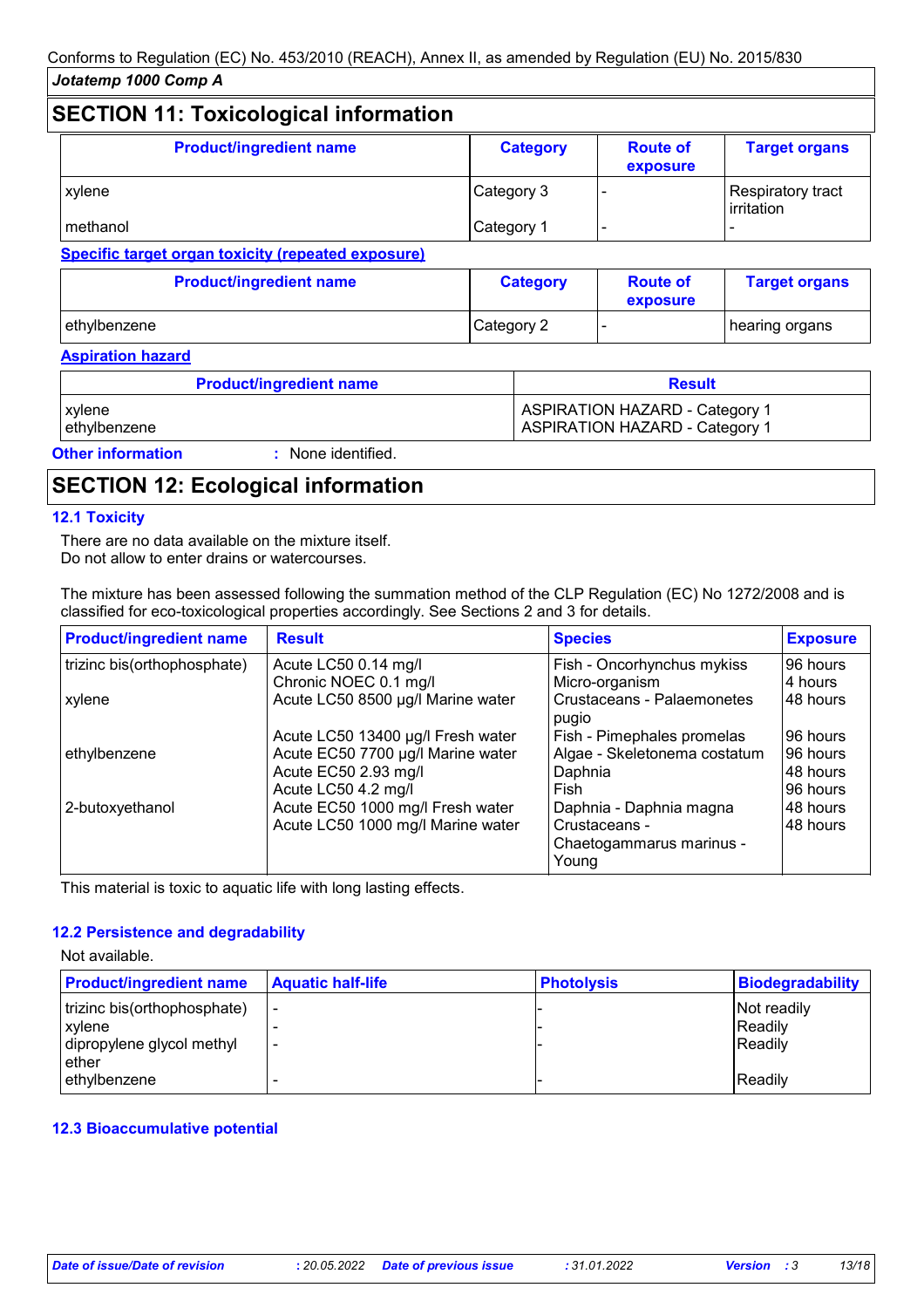| <b>SECTION 12: Ecological information</b>                                                   |                                        |                      |                                  |
|---------------------------------------------------------------------------------------------|----------------------------------------|----------------------|----------------------------------|
| <b>Product/ingredient name</b>                                                              | $LogP_{ow}$                            | <b>BCF</b>           | <b>Potential</b>                 |
| trizinc bis(orthophosphate)<br>xylene<br>dipropylene glycol methyl<br>ether<br>ethylbenzene | $\blacksquare$<br>3.12<br>0.004<br>3.6 | 60960<br>8.1 to 25.9 | high<br>low<br><b>low</b><br>low |
| 2-butoxyethanol<br>methanol                                                                 | 0.81<br>$-0.77$                        | 10                   | <b>I</b> low<br>low              |

| 12.4 Mobility in soil                                   |                  |
|---------------------------------------------------------|------------------|
| <b>Soil/water partition</b><br><b>coefficient (Koc)</b> | : Not available. |
| <b>Mobility</b>                                         | : Not available. |

### **12.5 Results of PBT and vPvB assessment**

This mixture does not contain any substances that are assessed to be a PBT or a vPvB.

**12.6 Other adverse effects** : No known significant effects or critical hazards.

### **SECTION 13: Disposal considerations**

The information in this section contains generic advice and guidance. The list of Identified Uses in Section 1 should be consulted for any available use-specific information provided in the Exposure Scenario(s).

### **13.1 Waste treatment methods**

| <b>Product</b>                 |                                                                                                                                                                                                                                                                                                                                                                                                                                                                                                                                                      |
|--------------------------------|------------------------------------------------------------------------------------------------------------------------------------------------------------------------------------------------------------------------------------------------------------------------------------------------------------------------------------------------------------------------------------------------------------------------------------------------------------------------------------------------------------------------------------------------------|
| <b>Methods of disposal</b>     | : The generation of waste should be avoided or minimised wherever possible.<br>Disposal of this product, solutions and any by-products should at all times comply<br>with the requirements of environmental protection and waste disposal legislation<br>and any regional local authority requirements. Dispose of surplus and non-<br>recyclable products via a licensed waste disposal contractor. Waste should not be<br>disposed of untreated to the sewer unless fully compliant with the requirements of<br>all authorities with jurisdiction. |
| <b>Hazardous waste</b>         | $:$ Yes.                                                                                                                                                                                                                                                                                                                                                                                                                                                                                                                                             |
| <b>Disposal considerations</b> | : Do not allow to enter drains or watercourses.<br>Dispose of according to all federal, state and local applicable regulations.<br>If this product is mixed with other wastes, the original waste product code may no<br>longer apply and the appropriate code should be assigned.<br>For further information, contact your local waste authority.                                                                                                                                                                                                   |

#### **European waste catalogue (EWC)**

The European Waste Catalogue classification of this product, when disposed of as waste, is:

| <b>Waste code</b>              | <b>Waste designation</b>                                                                                                                                                                                                                                                                                                                |  |
|--------------------------------|-----------------------------------------------------------------------------------------------------------------------------------------------------------------------------------------------------------------------------------------------------------------------------------------------------------------------------------------|--|
| 08 01 11*                      | Waste paint and varnish containing organic solvents or other dangerous substances                                                                                                                                                                                                                                                       |  |
| <b>Packaging</b>               |                                                                                                                                                                                                                                                                                                                                         |  |
| <b>Methods of disposal</b>     | : The generation of waste should be avoided or minimised wherever possible. Waste<br>packaging should be recycled. Incineration or landfill should only be considered<br>when recycling is not feasible.                                                                                                                                |  |
| <b>Disposal considerations</b> | : Using information provided in this safety data sheet, advice should be obtained from<br>the relevant waste authority on the classification of empty containers.<br>Empty containers must be scrapped or reconditioned.<br>Dispose of containers contaminated by the product in accordance with local or<br>national legal provisions. |  |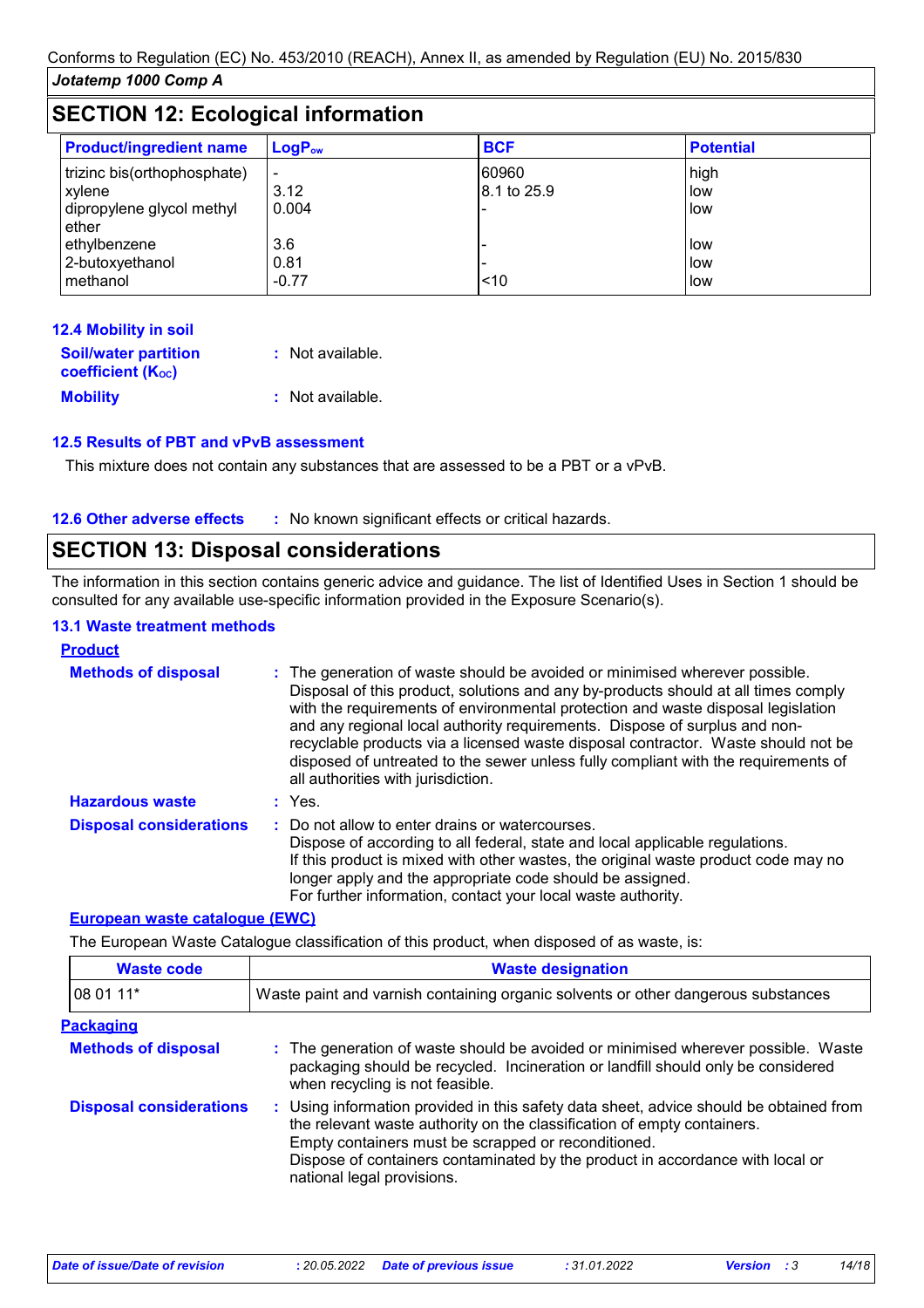## **SECTION 13: Disposal considerations**

| <b>Result</b>              |           | European waste catalogue (EWC)                                                                                                                                                                                                                                                                                                                                                                                                                                                                                                                                |
|----------------------------|-----------|---------------------------------------------------------------------------------------------------------------------------------------------------------------------------------------------------------------------------------------------------------------------------------------------------------------------------------------------------------------------------------------------------------------------------------------------------------------------------------------------------------------------------------------------------------------|
| <b>CEPE Guidelines</b>     | 15 01 10* | packaging containing residues of or contaminated by<br>hazardous substances                                                                                                                                                                                                                                                                                                                                                                                                                                                                                   |
| <b>Special precautions</b> |           | : This material and its container must be disposed of in a safe way. Care should be<br>taken when handling emptied containers that have not been cleaned or rinsed out.<br>Empty containers or liners may retain some product residues. Vapour from product<br>residues may create a highly flammable or explosive atmosphere inside the<br>container. Do not cut, weld or grind used containers unless they have been cleaned<br>thoroughly internally. Avoid dispersal of spilt material and runoff and contact with<br>soil, waterways, drains and sewers. |

## **SECTION 14: Transport information**

|                                                | <b>ADR/RID</b>  | <b>ADN</b>                                                                              | <b>IMDG</b>                                                  | <b>IATA</b>                                                                 |
|------------------------------------------------|-----------------|-----------------------------------------------------------------------------------------|--------------------------------------------------------------|-----------------------------------------------------------------------------|
| 14.1 UN number                                 | <b>UN1263</b>   | UN1263                                                                                  | <b>UN1263</b>                                                | <b>UN1263</b>                                                               |
| 14.2 UN proper<br>shipping name                | Paint           | Paint                                                                                   | Paint. Marine pollutant<br>(trizinc bis<br>(orthophosphate)) | Paint                                                                       |
| <b>14.3 Transport</b><br>hazard class(es)      | 3<br>$\bigstar$ | 3<br>$\mathbf{\mathbf{\underline{Y}}}% =\mathbf{\mathbf{Z}}_{1}\mathbf{\mathbf{Z}}_{2}$ | 3<br>$\bigstar$                                              | 3                                                                           |
| <b>14.4 Packing</b><br>group                   | $\mathbf{III}$  | $\mathbf{III}$                                                                          | $\mathbf{III}$                                               | $\mathbf{III}$                                                              |
| 14.5<br><b>Environmental</b><br><b>hazards</b> | Yes.            | Yes.                                                                                    | Yes.                                                         | Yes. The<br>environmentally<br>hazardous substance<br>mark is not required. |

| <b>Additional information</b>                                           |                                                                                                                                                                                                                    |  |
|-------------------------------------------------------------------------|--------------------------------------------------------------------------------------------------------------------------------------------------------------------------------------------------------------------|--|
| <b>ADR/RID</b>                                                          | : The environmentally hazardous substance mark is not required when transported in<br>sizes of ≤5 L or ≤5 kg.<br>Hazard identification number 30<br>Tunnel code (D/E)                                              |  |
| <b>ADN</b>                                                              | : The environmentally hazardous substance mark is not required when transported in<br>sizes of ≤5 L or ≤5 kg.                                                                                                      |  |
| <b>IMDG</b>                                                             | : The marine pollutant mark is not required when transported in sizes of $\leq 5$ L or $\leq 5$ kg.<br><b>Emergency schedules F-E, S-E</b>                                                                         |  |
| <b>IATA</b>                                                             | : The environmentally hazardous substance mark may appear if required by other<br>transportation regulations.                                                                                                      |  |
| <b>14.6 Special precautions for</b><br><b>user</b>                      | : Transport within user's premises: always transport in closed containers that are<br>upright and secure. Ensure that persons transporting the product know what to do in<br>the event of an accident or spillage. |  |
| <b>14.7 Transport in bulk</b><br>according to IMO<br><b>instruments</b> | : Not applicable.                                                                                                                                                                                                  |  |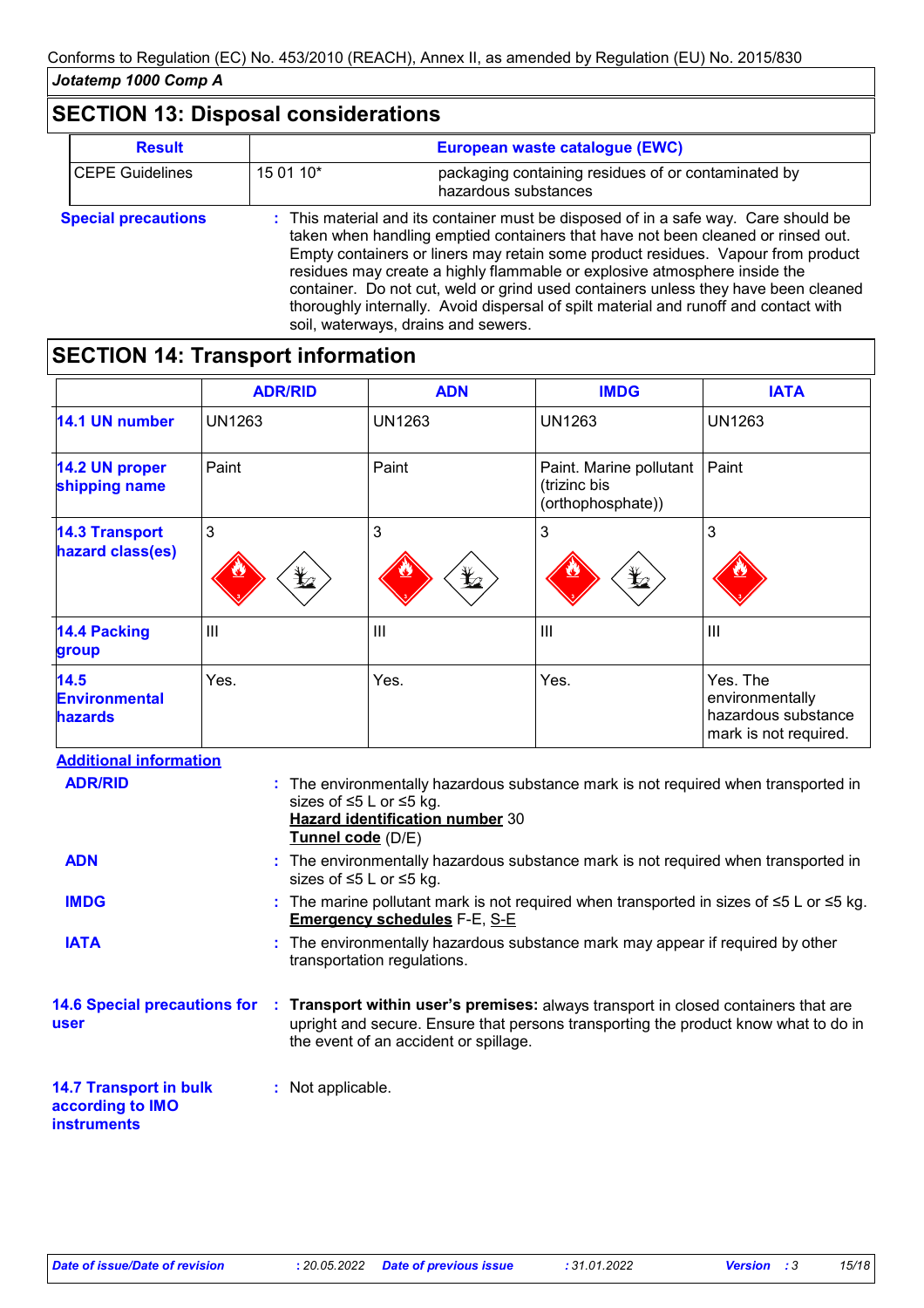# **SECTION 15: Regulatory information**

|                                                                                                                                                                            | 15.1 Safety, health and environmental regulations/legislation specific for the substance or mixture                                                                                                                                                                                                 |
|----------------------------------------------------------------------------------------------------------------------------------------------------------------------------|-----------------------------------------------------------------------------------------------------------------------------------------------------------------------------------------------------------------------------------------------------------------------------------------------------|
| EU Regulation (EC) No. 1907/2006 (REACH)                                                                                                                                   |                                                                                                                                                                                                                                                                                                     |
|                                                                                                                                                                            | <b>Annex XIV - List of substances subject to authorisation</b>                                                                                                                                                                                                                                      |
| <b>Annex XIV</b>                                                                                                                                                           |                                                                                                                                                                                                                                                                                                     |
| None of the components are listed.                                                                                                                                         |                                                                                                                                                                                                                                                                                                     |
| <b>Substances of very high concern</b>                                                                                                                                     |                                                                                                                                                                                                                                                                                                     |
| None of the components are listed.                                                                                                                                         |                                                                                                                                                                                                                                                                                                     |
| <b>Annex XVII - Restrictions : Not applicable.</b><br>on the manufacture,<br>placing on the market<br>and use of certain<br>dangerous substances,<br>mixtures and articles |                                                                                                                                                                                                                                                                                                     |
| <b>Other EU regulations</b>                                                                                                                                                |                                                                                                                                                                                                                                                                                                     |
| <b>VOC</b>                                                                                                                                                                 | : The provisions of Directive 2004/42/EC on VOC apply to this product. Refer to the<br>product label and/or technical data sheet for further information.                                                                                                                                           |
| <b>VOC for Ready-for-Use</b><br><b>Mixture</b>                                                                                                                             | : Not available.                                                                                                                                                                                                                                                                                    |
| <b>Europe inventory</b>                                                                                                                                                    | : At least one component is not listed.                                                                                                                                                                                                                                                             |
| Ozone depleting substances (1005/2009/EU)                                                                                                                                  |                                                                                                                                                                                                                                                                                                     |
| Not listed.                                                                                                                                                                |                                                                                                                                                                                                                                                                                                     |
| Prior Informed Consent (PIC) (649/2012/EU)                                                                                                                                 |                                                                                                                                                                                                                                                                                                     |
| Not listed.                                                                                                                                                                |                                                                                                                                                                                                                                                                                                     |
| <b>Seveso Directive</b>                                                                                                                                                    |                                                                                                                                                                                                                                                                                                     |
| major accident hazards.                                                                                                                                                    | This product may add to the calculation for determining whether a site is within the scope of the Seveso Directive on                                                                                                                                                                               |
| <b>National regulations</b>                                                                                                                                                |                                                                                                                                                                                                                                                                                                     |
| <b>Industrial use</b>                                                                                                                                                      | : The information contained in this safety data sheet does not constitute the user's<br>own assessment of workplace risks, as required by other health and safety<br>legislation. The provisions of the national health and safety at work regulations apply<br>to the use of this product at work. |
| <b>International regulations</b>                                                                                                                                           |                                                                                                                                                                                                                                                                                                     |
|                                                                                                                                                                            | <b>Chemical Weapon Convention List Schedules I, II &amp; III Chemicals</b>                                                                                                                                                                                                                          |
| Not listed.                                                                                                                                                                |                                                                                                                                                                                                                                                                                                     |
| <b>Montreal Protocol</b>                                                                                                                                                   |                                                                                                                                                                                                                                                                                                     |
| Not listed.                                                                                                                                                                |                                                                                                                                                                                                                                                                                                     |
| <b>Stockholm Convention on Persistent Organic Pollutants</b><br>Not listed.                                                                                                |                                                                                                                                                                                                                                                                                                     |
| <b>Rotterdam Convention on Prior Informed Consent (PIC)</b><br>Not listed.                                                                                                 |                                                                                                                                                                                                                                                                                                     |
| <b>UNECE Aarhus Protocol on POPs and Heavy Metals</b><br>Not listed.                                                                                                       |                                                                                                                                                                                                                                                                                                     |
| <b>15.2 Chemical safety</b><br>assessment                                                                                                                                  | : No Chemical Safety Assessment has been carried out.                                                                                                                                                                                                                                               |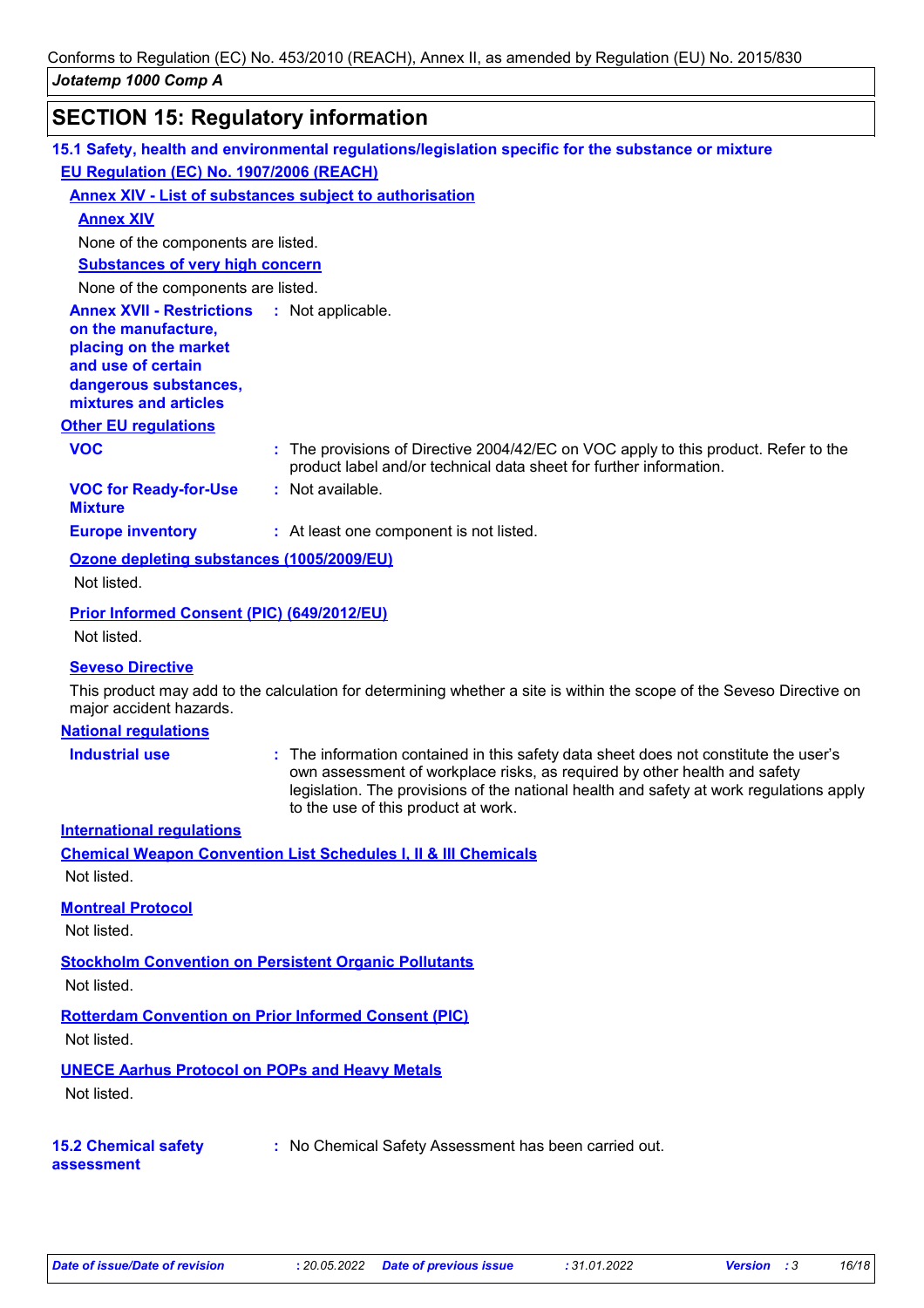### **SECTION 16: Other information**

| $\nabla$ Indicates information that has changed from previously issued version. |  |
|---------------------------------------------------------------------------------|--|
|---------------------------------------------------------------------------------|--|

| <b>Abbreviations and</b><br>acronyms | $:$ ATE = Acute Toxicity Estimate<br>CLP = Classification, Labelling and Packaging Regulation [Regulation (EC) No. |
|--------------------------------------|--------------------------------------------------------------------------------------------------------------------|
|                                      | 1272/2008]<br>DMEL = Derived Minimal Effect Level                                                                  |
|                                      |                                                                                                                    |
|                                      | DNEL = Derived No Effect Level                                                                                     |
|                                      | EUH statement = CLP-specific Hazard statement                                                                      |
|                                      | PBT = Persistent, Bioaccumulative and Toxic                                                                        |
|                                      | PNEC = Predicted No Effect Concentration                                                                           |
|                                      | <b>RRN = REACH Registration Number</b>                                                                             |
|                                      | vPvB = Very Persistent and Very Bioaccumulative                                                                    |

### **Procedure used to derive the classification according to Regulation (EC) No. 1272/2008 [CLP/GHS]**

| <b>Classification</b>   | <b>Justification</b>  |  |  |
|-------------------------|-----------------------|--|--|
| Flam. Liq. 3, H226      | On basis of test data |  |  |
| Aquatic Chronic 2, H411 | l Calculation method  |  |  |

### **Full text of abbreviated H statements**

| H <sub>225</sub> | Highly flammable liquid and vapour.                      |
|------------------|----------------------------------------------------------|
| H <sub>226</sub> | Flammable liquid and vapour.                             |
| H <sub>301</sub> | Toxic if swallowed.                                      |
| H302             | Harmful if swallowed.                                    |
| H304             | May be fatal if swallowed and enters airways.            |
| H311             | Toxic in contact with skin.                              |
| H312             | Harmful in contact with skin.                            |
| H315             | Causes skin irritation.                                  |
| H319             | Causes serious eye irritation.                           |
| H <sub>331</sub> | Toxic if inhaled.                                        |
| H332             | Harmful if inhaled.                                      |
| H335             | May cause respiratory irritation.                        |
| H <sub>370</sub> | Causes damage to organs.                                 |
| H373             | May cause damage to organs through prolonged or repeated |
|                  | exposure.                                                |
| H400             | Very toxic to aquatic life.                              |
| H410             | Very toxic to aquatic life with long lasting effects.    |
| H411             | Toxic to aquatic life with long lasting effects.         |
| H412             | Harmful to aquatic life with long lasting effects.       |

**Full text of classifications [CLP/GHS]**

| <b>Date of printing</b><br>Date of issue/ Date of<br>revision<br>Date of previous issue                        | : 20.05.2022<br>: 20.05.2022<br>: 31.01.2022 | Category 3                                                                                                                                |                                                                                                                                                                                          |  |  |
|----------------------------------------------------------------------------------------------------------------|----------------------------------------------|-------------------------------------------------------------------------------------------------------------------------------------------|------------------------------------------------------------------------------------------------------------------------------------------------------------------------------------------|--|--|
| STOT SE <sub>1</sub><br>STOT SE3                                                                               |                                              | Category 1                                                                                                                                | SPECIFIC TARGET ORGAN TOXICITY - SINGLE EXPOSURE -<br>SPECIFIC TARGET ORGAN TOXICITY - SINGLE EXPOSURE -                                                                                 |  |  |
| Aquatic Chronic 3<br>Asp. Tox. 1<br>Eye Irrit. 2<br>Flam. Liq. 2<br>Flam. Liq. 3<br>Skin Irrit. 2<br>STOT RE 2 |                                              | <b>ASPIRATION HAZARD - Category 1</b><br>FLAMMABLE LIQUIDS - Category 2<br>FLAMMABLE LIQUIDS - Category 3<br><b>EXPOSURE - Category 2</b> | LONG-TERM (CHRONIC) AQUATIC HAZARD - Category 3<br>SERIOUS EYE DAMAGE/EYE IRRITATION - Category 2<br>SKIN CORROSION/IRRITATION - Category 2<br>SPECIFIC TARGET ORGAN TOXICITY - REPEATED |  |  |
| Acute Tox, 3<br>Acute Tox, 4<br>Aquatic Acute 1<br>Aquatic Chronic 1<br><b>Aquatic Chronic 2</b>               |                                              | <b>ACUTE TOXICITY - Category 3</b><br><b>ACUTE TOXICITY - Category 4</b>                                                                  | SHORT-TERM (ACUTE) AQUATIC HAZARD - Category 1<br>LONG-TERM (CHRONIC) AQUATIC HAZARD - Category 1<br>LONG-TERM (CHRONIC) AQUATIC HAZARD - Category 2                                     |  |  |